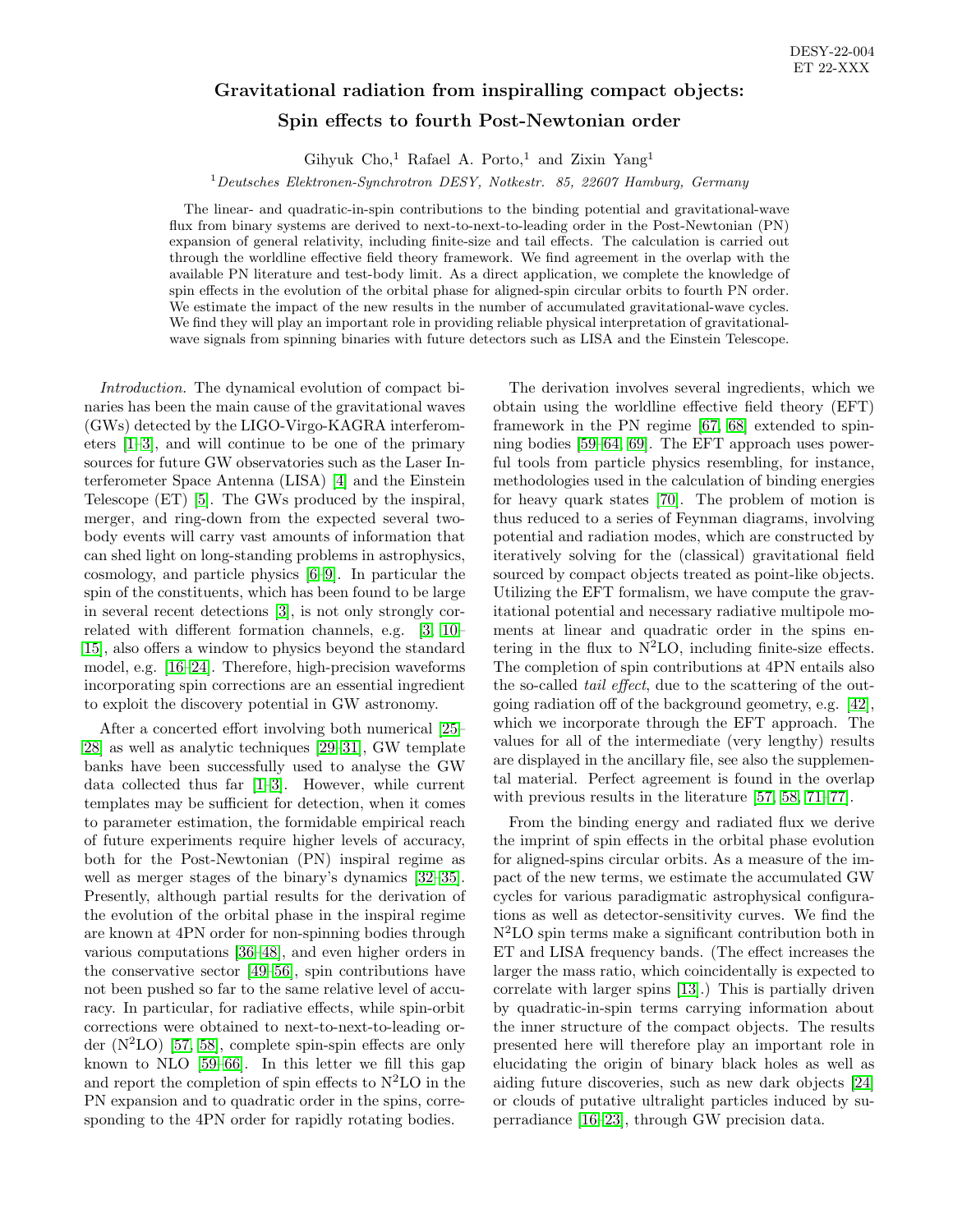

<span id="page-1-1"></span>Figure 1. Topologies needed for the  $N^2LO$  potential (see text).

Worldline EFT approach. The effective action is obtained in the weak-field regime by solving for the metric perturbation in the (classical) saddle-point approximation [\[59,](#page-14-5) [67\]](#page-14-7). The compact bodies are described by the Routhian,

$$
\mathcal{R} = -\frac{1}{2} \sum_{n=1,2} \left( m_n \, g_{\mu\nu} v_n^{\mu} v_n^{\nu} + \omega_{\mu}^{ab} S_{n \, ab} v_n^{\mu} \right)
$$
 (1)

$$
- \frac{C_{\text{ES}^2}^{(n)}}{m_n} \frac{E_{ab} S_n^{ac} S_{nc}^b}{\sqrt{v_n^{\mu} v_{n \mu}}} + \frac{1}{m_n} R_{deab} S_n^{ab} S_n^{cd} v_{n \, v_{n \, c}}^e + \cdots \bigg) ,
$$

which serves both as a Lagrangian for the position variables  $(x_n^{\alpha}, v_n^{\alpha})$  and a Hamiltonian for the spin, projected onto a locally-flat frame,  $S_n^{ab} \equiv e^a_\mu e^b_\nu S_n^{\mu\nu}$ , and coupled to  $\omega_{\mu}^{ab}$ , the Ricci rotation coefficients. The free parameters include the masses,  $m_n$ , as well as  $C_{ES^2}^{(n)}$ , which accounts for finite-size effects [\[59](#page-14-5)[–62\]](#page-14-14). The latter couple to  $E_{ab}$ , the electric component of the Weyl tensor. The last term in [\(1\)](#page-1-0), involving the Riemann tensor, ensures the covariant spin-supplementarity-condition,  $S^{ab}v_b = 0$ , is preserved upon evolution. However, for convenience, our results will be presented in terms of (Newton-Wigner) precession-only spin variables. The ellipses encapsulate higher orders in spin and curvature, which are not relevant in this letter. See [\[31\]](#page-13-8) for more details.

Gravitational potential  $\mathcal B$  Binding energy. The derivation of the potential follows by computing the 'vacuumto-vacuum' amplitude in the presence of external sources, by integrating out the off-shell quasi-instantaneous modes of the gravitational field. The associated Feynman diagrams needed to  $N<sup>2</sup>LO$  are depicted in Fig. [1.](#page-1-1) The worldline couplings, depicted as a black disc, include the mass as well as the linear and quadratic spin terms shown in [\(1\)](#page-1-0). The dashed lines represent the potential modes of the gravitational field responsible for the binding of the two-body system. Hence, the Green's function (a.k.a. propagator) must be PN expanded [\[67\]](#page-14-7)

$$
\frac{i}{(k^0)^2 - \mathbf{k}^2} = -\frac{i}{\mathbf{k}^2} \left( 1 + \frac{(k^0)^2}{\mathbf{k}^2} + \cdots \right),\tag{2}
$$

with each factor of  $(k^0)^2$  scaling as  $v^2$ .

From the gravitational potential, and after transforming to conserved-norm spins, we derive the equations of motion including the spin precession, which are displayed in full glory in the ancillary file. We then compute the

binding energy, which can be written as

$$
E_{\text{SO}} = \frac{GM\nu}{r^2} \left[ e_3^0 + \frac{1}{2} \left( e_5^0 + \frac{GM}{r} e_5^1 \right) \right] + \frac{GM\nu}{4r^2} \left[ \frac{1}{2} \left( e_7^0 + \frac{GM}{r} e_7^1 \right) + \frac{G^2 M^2}{r^2} e_7^2 \right], \quad (3)
$$

for the spin-orbit terms, and

<span id="page-1-3"></span>
$$
E_{\rm SS} = \frac{G\nu}{4r^3} \left[ e_4^0 + \frac{1}{2} e_6^0 + \frac{GM}{r} e_6^1 \right] + \frac{G\nu}{16r^3} \left[ \frac{1}{2} e_8^0 + \frac{GM}{r} e_8^1 + \frac{7}{2} \frac{G^2 M^2}{r^2} e_8^2 \right], \quad (4)
$$

<span id="page-1-0"></span>for spin-spin contribution. The value for the  $e_j^i$  PN coefficients are given in the supplemental material and ancillary file. We use  $M \equiv m_1 + m_2$  for the total mass,  $\nu \equiv m_1 m_2 / M^2$  for the symmetric-mass-ratio and  $r \equiv |\mathbf{x}_1 - \mathbf{x}_2|$  the relative distance, respectively. We use the parameter  $\delta \equiv (m_1 - m_2)/M$ , and  $\kappa_{\pm} \equiv C_{\text{ES}^2}^{(1)} \pm C_{\text{ES}^2}^{(2)}$ . For the spin variables we use the standard, e.g.  $[29]$ ,

<span id="page-1-4"></span>
$$
S \equiv S_1 + S_2,
$$
  
\n
$$
\Sigma \equiv M \left( \frac{S_2}{m_2} - \frac{S_1}{m_1} \right).
$$
\n(5)

Radiated flux. The emitted power is obtained by matching the one-point function to a long-distance worldline effective theory for the binary system treated as a point-like object endowed with multipole moments. The action includes, in addition to the (Bondi) massenergy monopole term,  $-M_B \int d\tau$ , a series of symmetrictrace-free (STF) source mass,  $I<sup>L</sup>$ , and current,  $J<sup>L</sup>$ , timedependent multipoles, with  $L \equiv \{i_1 \cdots i_L\},\,$  [\[68\]](#page-14-8)

$$
\sum_{\ell=2} \left( \frac{1}{\ell!} I_{\text{STF}}^L \nabla_{L-2} \bar{E}_{i_{\ell-1}i_{\ell}} - \frac{2\ell}{(2\ell+1)!} J_{\text{STF}}^L \nabla_{L-2} \bar{B}_{i_{\ell-1}i_{\ell}} \right) \right],
$$
  
(6)

which couple to (covariant) derivatives of  $\bar{E}_{ij}$  and  $\bar{B}_{kl}$ , the electric and magnetic components of the Weyl tensor involving only the background radiation field. The relevant topologies are shown in Fig. [2.](#page-2-0) The wavy line represents the on-shell radiation, which couples both to the constituents of the binary as well as the binding modes. From the source multipoles we compute the energy flux by squaring the emission amplitude [\[68\]](#page-14-8),

<span id="page-1-2"></span>
$$
\mathcal{F}_{\rm src} = G \left( \frac{1}{5} I_{ij}^{(3)} I_{ij}^{(3)} + \frac{16}{45} J_{ij}^{(3)} J_{ij}^{(3)} + \frac{1}{189} I_{ijk}^{(4)} I_{ijk}^{(4)} \right) \n+ \frac{1}{84} J_{ijk}^{(4)} J_{ijk}^{(4)} + \frac{1}{9072} I_{ijkl}^{(5)} I_{ijkl}^{(5)} + \frac{4}{14175} J_{ijkl}^{(5)} J_{ijkl}^{(5)} \cdots \right),
$$

to the desired order. The time derivatives are computed within the adiabatic approximation, by using the conservative equations of motion.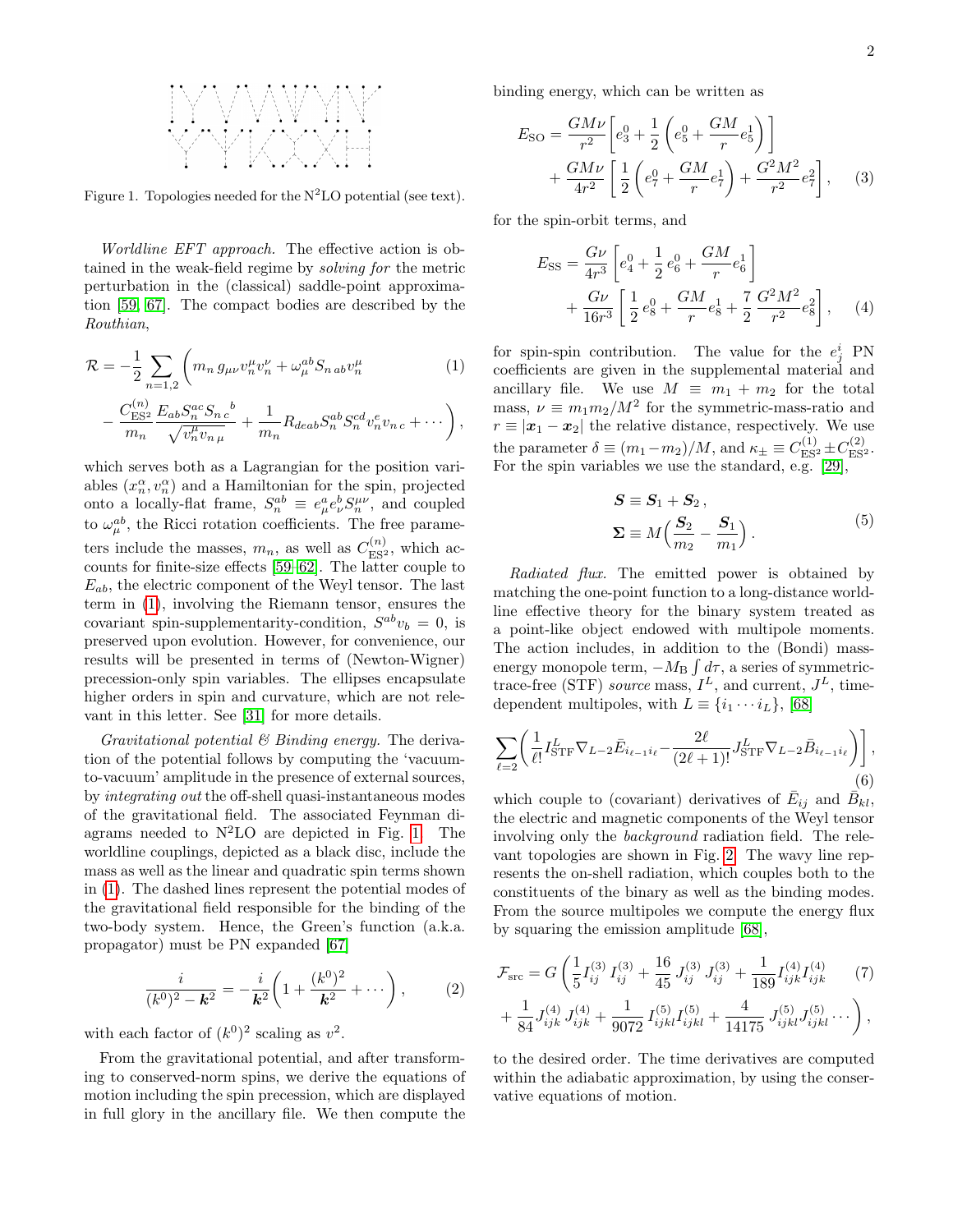

<span id="page-2-0"></span>Figure 2. Topologies needed to match the multipole moments entering the radiated flux to NNLO (see text).



<span id="page-2-1"></span>Figure 3. Tail coupling between the binary's mass monopole and other source moments.

We find for the spin-orbit flux

$$
\mathcal{F}_{\rm src}^{\rm SO} = \frac{8G^3 M^3 \nu^2}{15r^5} \left( \left[ f_3^0 + 4 \frac{GM}{r} f_3^1 \right] + \frac{1}{28} \left[ f_5^0 + 2 \frac{GM}{r} f_5^1 + 4 \frac{G^2 M^2}{r^2} f_5^2 \right] + \frac{1}{84} \left[ f_7^0 + \frac{GM}{r} f_7^1 + \frac{2}{3} \frac{G^2 M^2}{r^2} f_7^2 + \frac{4}{9} \frac{G^3 M^3}{r^3} f_7^3 \right] \right),
$$
\n(8)

whereas, for the spin-spin terms, we have

<span id="page-2-3"></span>
$$
\mathcal{F}_{\rm src}^{\rm SS} = \frac{2G^3 M^2 \nu^2}{15r^6} \left( f_4^0 + \frac{1}{7} \left[ f_6^0 + \frac{GM}{r} f_6^1 + 4 \frac{G^2 M^2}{r^2} f_6^2 \right] + \frac{1}{84} \left[ f_8^0 + \frac{GM}{r} f_8^1 + \frac{2}{3} \frac{G^2 M^2}{r^2} f_8^2 + \frac{8}{3} \frac{G^3 M^3}{r^3} f_8^3 \right] \right). \tag{9}
$$

The value of the  $f_j^i$  coefficients are displayed in the supplemental material and ancillary file.

In order to complete the derivation of the total flux we must also include the tail effect, depicted in Fig. [3,](#page-2-1) where the radiated field interacts with the background geometry around the binary system, sourced by the monopole term. This is often packaged in terms of radiative multipole moments, which can then be used to compute the total power using [\(7\)](#page-1-2). The (leading) tail term yields

$$
\mathcal{F}_{\text{tail}} = -G^2 M_{\text{B}} \pi \int \left[ \left( \frac{2}{5} I_{ij}(p) I_{ij}(q) + \frac{32}{45} J_{ij}(p) J_{ij}(q) \right) - pq \left( \frac{2}{189} I_{ijk}(p) I_{ijk}(q) + \frac{1}{42} J_{ijk}(p) J_{ijk}(q) \right) \right] \times
$$

$$
p^3 q^4 \operatorname{sign}(q) e^{-i(p+q)t} dp dq, \qquad (10)
$$

where  $I_L(p)$  is the Fourier transform. In the above expression the  $M<sub>B</sub>$  includes not only the total mass of the binary but also the kinetic energy and binding potential to a given PN order.

<span id="page-2-2"></span>Aligned-spin circular orbits. As a direct application of our results we consider the phenomenologically relevant case of (planar) circular orbits with the (conserved-norm) spins being either aligned or anti-aligned with the angular momentum. In what follow we quote the results using the following projected (dimensionless) spin variables

$$
\hat{S}_{\ell} \equiv \frac{\ell \cdot S}{GM^2}, \quad \Sigma_{\ell} \equiv \frac{\ell \cdot \Sigma}{GM^2}, \tag{11}
$$

with  $\ell$  the unit vector in the direction of the angular momentum. Garnering all the pieces together we find for the spin-dependent linear- and bilinear-in-spin binding energy as a function of the orbital frequency,  $x \equiv (GM\Omega)^{2/3},$ 

$$
E_{\text{spin}} = -\frac{M \nu x}{2} \left[ x^{3/2} \left( \frac{14}{3} \hat{S}_{\ell} + 2 \delta \hat{\Sigma}_{\ell} \right) + x^{2} \left\{ \left( -2 - \kappa_{+} \right) \hat{S}_{\ell}^{2} + \left[ \kappa_{-} + \delta \left( -2 - \kappa_{+} \right) \right] \hat{S}_{\ell} \hat{\Sigma}_{\ell} \right\}
$$
(12)  
+ 
$$
\left[ 2 \nu + \frac{1}{2} \delta \kappa_{-} + \left( -\frac{1}{2} + \nu \right) \kappa_{+} \right] \hat{\Sigma}_{\ell}^{2} \right\} + x^{5/2} \left[ \left( 11 - \frac{61}{9} \nu \right) \hat{S}_{\ell} + \left( 3 - \frac{10}{3} \nu \right) \delta \hat{\Sigma}_{\ell} \right]
$$
  
+ 
$$
x^{3} \left( \left[ \frac{50}{9} + \frac{5}{3} \nu - \frac{5}{3} \delta \kappa_{-} + \left( -\frac{25}{6} + \frac{5}{6} \nu \right) \kappa_{+} \right] \hat{S}_{\ell}^{2} + \left\{ \left( \frac{5}{2} + \frac{35}{6} \nu \right) \kappa_{-} + \delta \left[ \frac{25}{3} + \frac{5}{3} \nu + \left( -\frac{5}{2} + \frac{5}{6} \nu \right) \kappa_{+} \right] \right\} \hat{S}_{\ell} \hat{\Sigma}_{\ell}
$$
  
+ 
$$
\left[ 5 - 10 \nu - \frac{5}{3} \nu^{2} + \left( \frac{5}{4} + \frac{5}{4} \nu \right) \delta \kappa_{-} + \left( -\frac{5}{4} + \frac{5}{4} \nu - \frac{5}{6} \nu^{2} \right) \kappa_{+} \right] \hat{\Sigma}_{\ell}^{2} \right\} + x^{7/2} \left[ \left( \frac{135}{4} - \frac{367}{4} \nu + \frac{29}{12} \nu^{2} \right) \hat{S}_{\ell} + \left( \frac{27}{4} - 39 \nu + \frac{5}{4} \nu^{2} \right) \delta \hat{\Sigma}_{\ell} \right]
$$
  
+ 
$$
x^{4} \
$$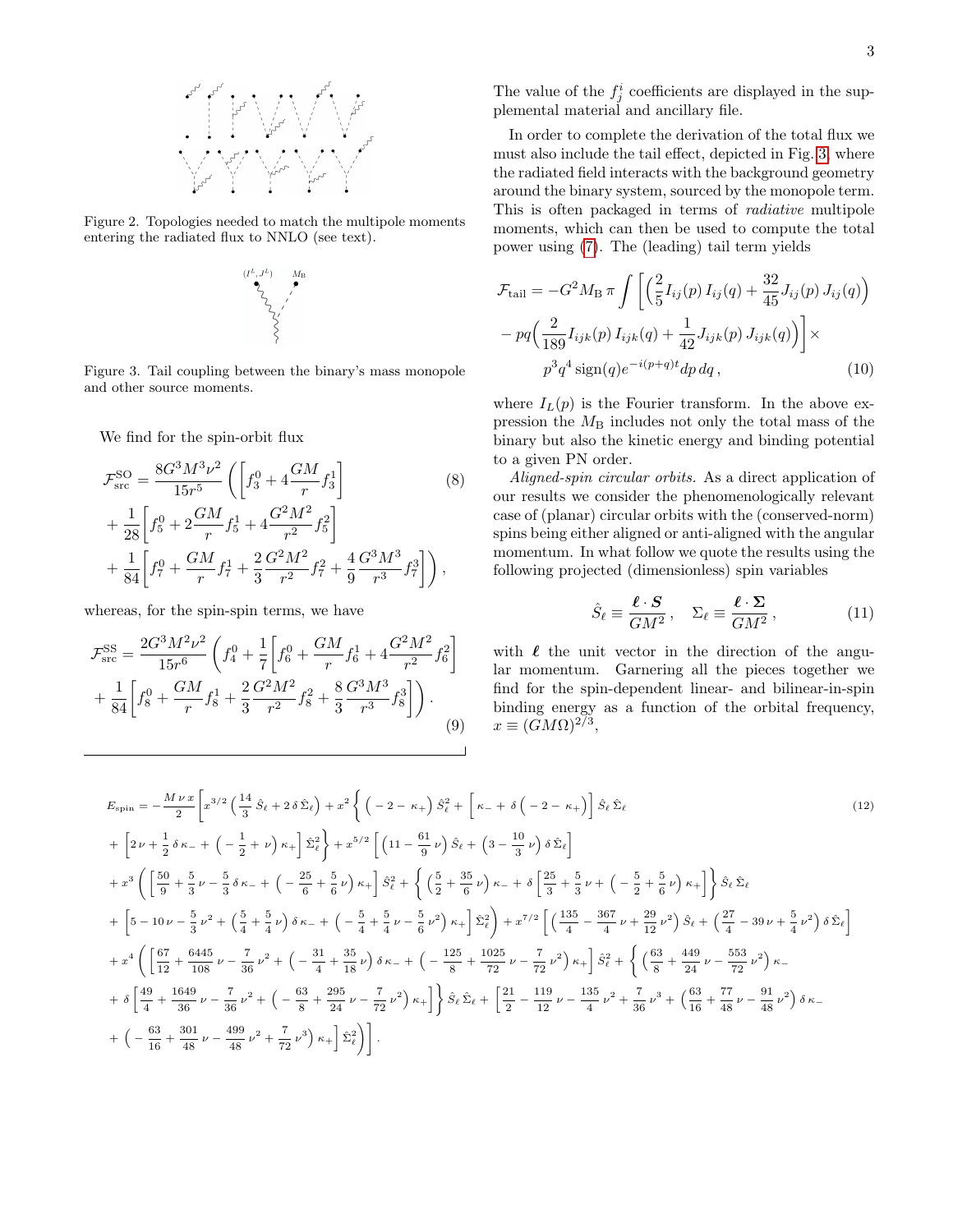On the other hand, the energy flux becomes

$$
\mathcal{F}_{\text{spin}} = \frac{32 \nu^2 x^5}{5 G} \left[ x^{3/2} \left( -4 \hat{S}_\ell - \frac{5}{4} \hat{S}_\ell \right) + x^2 \left\{ \left( 4 + 2 \kappa_+ \right) \hat{S}_\ell^2 + \left[ -2 \kappa_- + \delta \left( 4 + 2 \kappa_+ \right) \right] \hat{S}_\ell \hat{\Sigma}_\ell \right\} \right\}
$$
\n
$$
+ \left[ \frac{1}{16} - 4 \nu_- \delta \kappa_- + \kappa_+ \left( 1 - 2 \nu \right) \right] \hat{\Sigma}_\ell^2 \right\} + x^{5/2} \left[ \left( -\frac{9}{2} + \frac{272}{9} \nu \right) \hat{S}_\ell + \delta \left( -\frac{13}{16} + \frac{43}{4} \nu \right) \hat{\Sigma}_\ell \right]
$$
\n
$$
+ x^3 \left( -16 \pi \hat{S}_\ell - \frac{31}{6} \pi \delta \hat{\Sigma}_\ell + \left[ -\frac{5239}{504} - \frac{43}{2} \nu + \frac{41}{16} \delta \kappa_- + \kappa_+ \left( -\frac{271}{112} - \frac{43}{4} \nu \right) \right] \hat{S}_\ell^2 \right.
$$
\n
$$
+ \left\{ \delta \left[ -\frac{817}{56} + \kappa_+ \left( -\frac{279}{56} - \frac{43}{4} \nu \right) - \frac{43}{2} \nu \right] + \kappa_- \left( \frac{279}{56} + \frac{1}{2} \nu \right) \right\} \hat{S}_\ell \hat{\Sigma}_\ell \right.
$$
\n
$$
+ \left[ -\frac{25}{8} + \frac{344}{21} \nu + \frac{43}{2} \nu^2 + \delta \kappa_- \left( \frac{279}{112} + \frac{45}{16} \nu \right) + \kappa_+ \left( -\frac{279}{112} + \frac{243}{112} \nu + \frac{43}{4} \nu^2 \right) \right] \hat{\Sigma}_\ell^2 \right\}
$$
\n
$$
+ x^{7/2} \left\{ \left( \frac{476645
$$

 $\sqrt{ }$ 

┚

As a consistency check, this result agrees with the GW flux computed for a (non-spinning) test body orbiting around a Kerr black hole in [\[78\]](#page-15-1), to the given PN order.

We then combine these results to derive the evolution of the orbital frequency, from which we infer the change in the orbital phase,  $\phi = \int \Omega(t) dt$ , using the TaylorT2 approximant, e.g. [\[32\]](#page-13-9), yielding

$$
\phi_{\text{spin}} = -\frac{x^{-5/2}}{32\nu} \left[ x^{3/2} \left( \frac{235}{6} \hat{S}_{\ell} + \frac{125}{8} \delta \hat{\Sigma}_{\ell} \right) + x^2 \left\{ \left( -50 - 25 \kappa_{+} \right) \hat{S}_{\ell}^2 \right\} \right. \tag{14}
$$
\n
$$
+ \left[ 25 \kappa_{-} + \delta \left( -50 - 25 \kappa_{+} \right) \right] \hat{S}_{\ell} \hat{\Sigma}_{\ell} + \left[ -\frac{5}{16} + 50 \nu + \frac{25}{2} \delta \kappa_{-} + \left( -\frac{25}{2} + 25 \nu \right) \kappa_{+} \right] \hat{\Sigma}_{\ell}^2 \right\}
$$
\n
$$
+ x^5 / 2 \log x \left[ \left( -\frac{554345}{2016} - \frac{55}{8} \nu \right) \hat{S}_{\ell} + \left( -\frac{41745}{448} + \frac{15}{8} \nu \right) \delta \hat{\Sigma}_{\ell} \right]
$$
\n
$$
+ x^3 \left( \frac{940}{3} \pi \hat{S}_{\ell} + \frac{745}{6} \pi \delta \hat{\Sigma}_{\ell} + \left[ -\frac{31075}{126} + 60 \nu + \frac{2215}{48} \delta \kappa_{-} + \left( \frac{15635}{84} + 30 \nu \right) \kappa_{+} \right] \hat{S}_{\ell}^2
$$
\n
$$
+ \left\{ \left( -\frac{47035}{306} - \frac{2575}{12} \nu \right) \kappa_{-} + \delta \left[ -\frac{9775}{42} + 60 \nu + \left( \frac{47035}{38} + 30 \nu \right) \kappa_{+} \right] \right\} \hat{S}_{\ell} \hat{\Sigma}_{\ell}
$$
\n
$$
+ \left[ -\frac{410825}{2688} + \frac{23535}{112} \nu - 60 \nu^2 + \left( -\frac{47035}{672} - \frac{2935}{48} \nu \right) \delta \kappa_{-} + \left( \frac{4
$$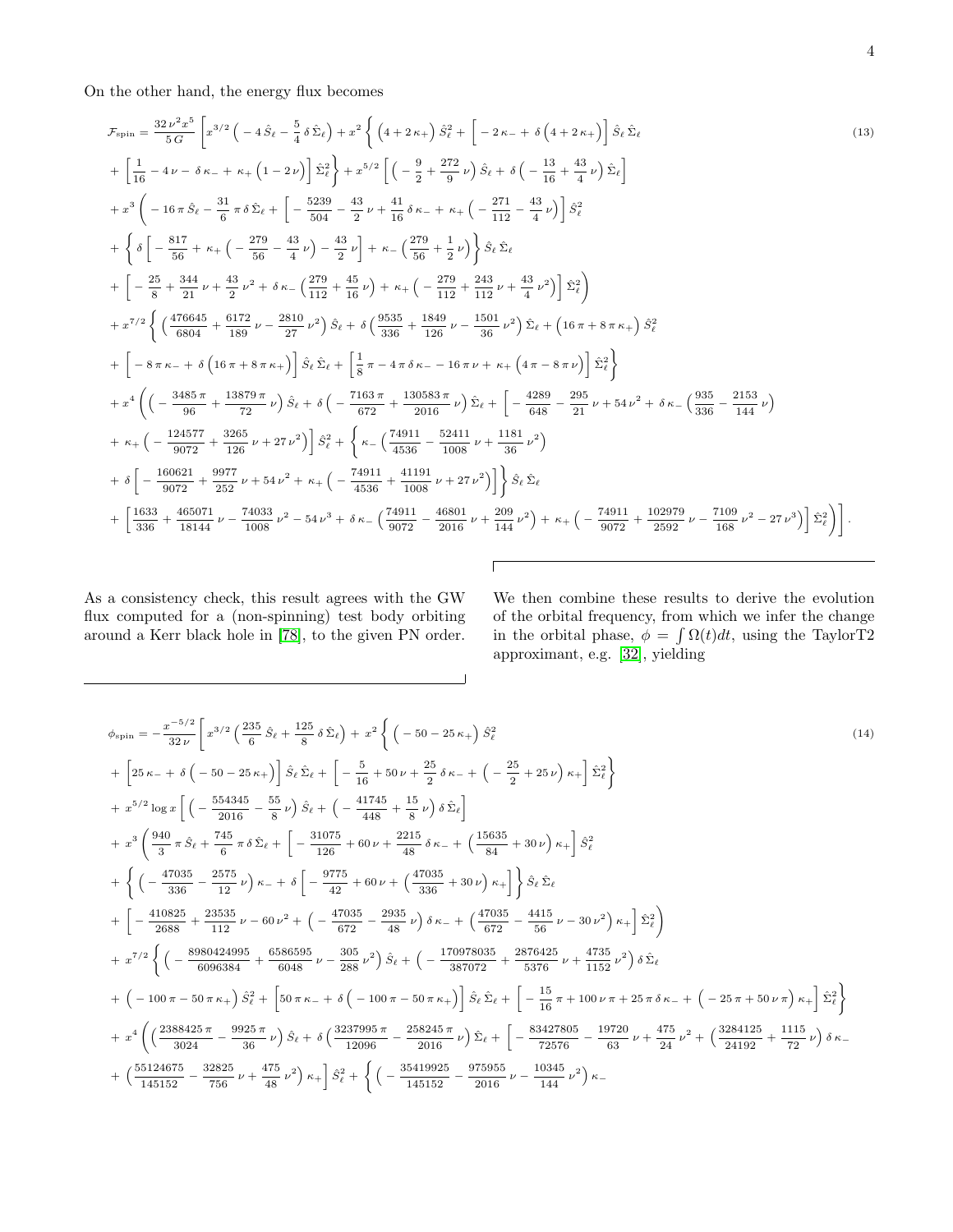$$
\left. +\ \delta\left[ -\frac{66536845}{72576} - \frac{109535}{378}\ \nu + \frac{475}{24}\ \nu^2 + \left(\frac{35419925}{145152} - \frac{89065}{1512}\ \nu + \frac{475}{48}\ \nu^2\right) \kappa_+\right] \right\} \hat{S}_\ell \, \hat{\Sigma}_\ell \nonumber \\ \left. + \ \left[ -\frac{17815050265}{48771072} + \frac{26426305}{41472}\ \nu + \frac{12570535}{48384}\ \nu^2 - \frac{475}{24}\ \nu^3 + \left(-\frac{35419925}{290304} - \frac{2571605}{24192}\ \nu - \frac{5885}{288}\ \nu^2\right) \delta \, \kappa_- \right. \\ \left. + \ \left(\frac{35419925}{290304} - \frac{19990295}{145152}\ \nu + \frac{479845}{6048}\ \nu^2 - \frac{475}{48}\ \nu^3\right) \kappa_+\right] \hat{\Sigma}_\ell^2 \bigg) \right] ,
$$

included in the ancillary file for the reader's convenience. We find perfect agreement in the overlap at linear order in the spin to 3.5PN of [\[58,](#page-14-4) [71\]](#page-14-13), whereas spin-spin effects including finite-size corrections, both at 3.5PN and 4PN orders, are reported here for the first time.

Conclusions and Outlook. We have completed the knowledge of spin effects in the orbital phase evolution of compact binary systems to  $N^2LO$  in the PN expansion of general relativity and quadratic order in the spins, corresponding to an overall 4PN order for rapidly rotating bodies, including both finite-size as well as tail effects. The various ingredients for the full derivation, such as the gravitational potential and multipole moments, were obtained through the worldline EFT framework for spinning compact objects [\[31\]](#page-13-8), which systematizes the twobody problem into a series of Feynman diagrams involving potential and radiation modes. Agreement is found in the overlap with previous PN results in the conservative [\[72–](#page-14-15)[77\]](#page-15-0) and radiation sectors [\[57,](#page-14-3) [58,](#page-14-4) [71\]](#page-14-13). In order to evaluate the impact of the new spin-dependent terms in the GW phase evolution, we used the leading quadrupolar approximation ( $\phi_{\rm GW} \simeq 2\phi$ ) to estimate the number of GW cycles in future detector's bands operating at design-sensitivity. The results, particularized to LISA (0.1mHz to  $min(f_{\text{ISCO}}, 1 \text{ Hz})$ ) and ET (1Hz to  $f_{\text{ISCO}}$ , with  $f_{\text{ISCO}} = \frac{1}{6^{3/2} \pi G M}$  $f_{\text{ISCO}} = \frac{1}{6^{3/2} \pi G M}$  $f_{\text{ISCO}} = \frac{1}{6^{3/2} \pi G M}$ , are summarized here:<sup>1</sup>

| LISA         | $10^6 M_{\odot} + 10 M_{\odot}$                                                                                                                                                                                                                             | $10^5 M_{\odot} + 10 M_{\odot}$                                                                                                                                                                                                                                                                                               | $10^4 M_{\odot} + 10^4 M_{\odot}$                                                                                                                                                                                                                                                                                                                                                         |
|--------------|-------------------------------------------------------------------------------------------------------------------------------------------------------------------------------------------------------------------------------------------------------------|-------------------------------------------------------------------------------------------------------------------------------------------------------------------------------------------------------------------------------------------------------------------------------------------------------------------------------|-------------------------------------------------------------------------------------------------------------------------------------------------------------------------------------------------------------------------------------------------------------------------------------------------------------------------------------------------------------------------------------------|
|              | $3.5\text{PN}\left[224615.\hat{S}_\ell+(47903.6+23951.8\kappa_+)\hat{S}_\ell^2+24002.2\hat{S}_\ell+(5119.3+2559.6\kappa_+)\hat{S}_\ell^2+\left[4.7\hat{S}_\ell+(1.2+0.6\kappa_+)\hat{S}_\ell^2-0.6\kappa_-\hat{S}_\ell\hat{\Sigma}_\ell+\right]+2.5\right]$ |                                                                                                                                                                                                                                                                                                                               |                                                                                                                                                                                                                                                                                                                                                                                           |
|              |                                                                                                                                                                                                                                                             | $67352.3\hat{\Sigma}_{\ell} + (47902.6 - 23951.8\kappa_{-} +  7195.6\hat{\Sigma}_{\ell} + (5118.2 - 2559.6\kappa_{-} +  (-0.3 + 0.2\kappa_{+})\hat{\Sigma}_{\ell}^{2})$                                                                                                                                                       |                                                                                                                                                                                                                                                                                                                                                                                           |
|              |                                                                                                                                                                                                                                                             | $(23951.3\kappa_+)\hat{S}_\ell\hat{\Sigma}_\ell+(448.6-11975.6\kappa_-+ 2559.1\kappa_+)\hat{S}_\ell\hat{\Sigma}_\ell+(47.5-1279.6\kappa_-+ 259.1\kappa_+ 259.6\kappa_-+ 259.1\kappa_+ 259.6\kappa_-+ 259.6\kappa_- 259.6\kappa_-+ 259.6\kappa_+ 259.6\kappa_- 259.6\kappa_- 259.6\kappa_- 259.6\kappa_- 259.6\kappa_- 259.6\$ |                                                                                                                                                                                                                                                                                                                                                                                           |
|              | $11975.6\kappa_{+}$ ) $\hat{\Sigma}_{\ell}^{2}$                                                                                                                                                                                                             | $1279.6\kappa_{+}$ ) $\hat{\Sigma}_{\ell}^{2}$                                                                                                                                                                                                                                                                                |                                                                                                                                                                                                                                                                                                                                                                                           |
| 4PN          |                                                                                                                                                                                                                                                             | $-164123.\hat{S}_{\ell} + (76034.4 - 8979.\kappa_- - (-16758.5\hat{S}_{\ell} + (7764.3 - 916.7\kappa_- - (-2.8\hat{S}_{\ell} + (1.5 - 0.4\kappa_+)\hat{S}_{\ell}^2 + 0.4\kappa_-\hat{S}_{\ell}\hat{\Sigma}_{\ell} +$                                                                                                          |                                                                                                                                                                                                                                                                                                                                                                                           |
|              |                                                                                                                                                                                                                                                             | $25119.6\kappa_+\hat{S}_{\ell}^2 - 55624.3\hat{\Sigma}_{\ell} + (60639.1 +  2565.\kappa_+\hat{S}_{\ell}^2 - 5678.7\hat{\Sigma}_{\ell} + (6191.1 +  (0.2 - 0.1\kappa_+\hat{\Sigma}_{\ell}^2$                                                                                                                                   |                                                                                                                                                                                                                                                                                                                                                                                           |
|              |                                                                                                                                                                                                                                                             | $16140.8\kappa$ $ 16140.1\kappa$ $\hat{S}_{\ell}\hat{\Sigma}_{\ell}$ $+$ $1648.5\kappa$ $ 1647.8\kappa$ $\hat{S}_{\ell}\hat{\Sigma}_{\ell}$ $+$ $(2466.7 +$                                                                                                                                                                   |                                                                                                                                                                                                                                                                                                                                                                                           |
|              | $(24160.6 + 8070.1\kappa - 8070.1\kappa_+) \hat{\Sigma}_{\ell}^2$ $ 824.\kappa - 824.\kappa_+) \hat{\Sigma}_{\ell}^2$                                                                                                                                       |                                                                                                                                                                                                                                                                                                                               |                                                                                                                                                                                                                                                                                                                                                                                           |
| EТ           | 100 $M_{\odot} + 1.4 M_{\odot}$                                                                                                                                                                                                                             | $10M_{\odot}+10M_{\odot}$                                                                                                                                                                                                                                                                                                     | $10M_{\odot}+1.4M_{\odot}$                                                                                                                                                                                                                                                                                                                                                                |
|              |                                                                                                                                                                                                                                                             |                                                                                                                                                                                                                                                                                                                               | $3.5\text{PN}$ $163.2\hat{S}_{\ell} + (35.2 + 17.6\kappa_{+})\hat{S}_{\ell}^{2} + 47.3\hat{\Sigma}_{\ell} +  7.7\hat{S}_{\ell} + (2. + \kappa_{+})\hat{S}_{\ell}^{2} - \kappa_{-}\hat{S}_{\ell}\hat{\Sigma}_{\ell} + (-0.5 +  20.5\hat{S}_{\ell} + (4.7 + 2.4\kappa_{+})\hat{S}_{\ell}^{2} + 4.4\hat{\Sigma}_{\ell} + (3.6 - 1.4\kappa_{-}\kappa_{-}\kappa_{-}\kappa_{-}\kappa_{-}\kappa$ |
|              | $(34.2-17.6\kappa_{-}+17.1\kappa_{+})\hat{S}_{\ell}\hat{\Sigma}_{\ell}+(-0.1-0.2\kappa_{+})\hat{\Sigma}_{\ell}^{2}$                                                                                                                                         |                                                                                                                                                                                                                                                                                                                               | $(2.4\kappa_-+1.8\kappa_+)\hat{S}_{\ell}\hat{\Sigma}_{\ell}+(-0.5-0.9\kappa_-+$                                                                                                                                                                                                                                                                                                           |
|              | $8.5\kappa_- + 8.5\kappa_+) \hat{\Sigma}_{\ell}^2$                                                                                                                                                                                                          |                                                                                                                                                                                                                                                                                                                               | $ 0.9\kappa_{+})\tilde{\Sigma}_{\ell}^{2}$                                                                                                                                                                                                                                                                                                                                                |
| $4\text{PN}$ |                                                                                                                                                                                                                                                             | $-119.9\hat{S}_{\ell} + (56 - 6.4\kappa - 18.4\kappa_+) \hat{S}_{\ell}^2 - \left(-6.1\hat{S}_{\ell} + (3.3 - \kappa_+)\hat{S}_{\ell}^2 + \kappa_-\hat{S}_{\ell}\hat{\Sigma}_{\ell} + (0.5 - (-15.\hat{S}_{\ell} + (7.4 - 0.6\kappa_- - 2.4\kappa_+)\hat{S}_{\ell}^2 - (-7.4 - 0.3\kappa_+)\hat{S}_{\ell}^2\right)$            |                                                                                                                                                                                                                                                                                                                                                                                           |
|              | $39.4\hat{\Sigma}_{\ell} + (43.5 + 12.2\kappa - 11.5\kappa_+) \hat{S}_{\ell} \hat{\Sigma}_{\ell} +  0.2\kappa_+ \rangle \hat{\Sigma}_{\ell}^2$                                                                                                              |                                                                                                                                                                                                                                                                                                                               | $3.8\hat{\Sigma}_{\ell} + (4.5 + 1.9\kappa_{-} - 1.1\kappa_{+})\hat{S}_{\ell}\hat{\Sigma}_{\ell} +$                                                                                                                                                                                                                                                                                       |
|              | $(17.3 + 5.8\kappa - 5.8\kappa_+) \hat{\Sigma}_i^2$                                                                                                                                                                                                         |                                                                                                                                                                                                                                                                                                                               | $(1.8+0.6\kappa_{-}-0.7\kappa_{+})\hat{\Sigma}_{\ell}^{2}$                                                                                                                                                                                                                                                                                                                                |

Although generically relevant for comparable masses, spin effects become more important for binaries with unequal masses, which are also expected to exhibit larger spins [\[13\]](#page-13-12). Moreover, terms quadratic in the spins, depending on the inner structure of compact bodies and nearby surroundings through the  $\kappa_{\pm}$  couplings [\[17,](#page-13-14) [18\]](#page-13-15), account for a large portion of the accumulated GW cycles. We therefore expect  $N^2LO$  spin terms to play an important role in providing accurate waveform models and reliable physical interpretation of GW signals from rotating compact binaries, thus motivating further in-depth studies to fully characterize their impact in detection and parameter estimation with forthcoming third-generation GW experiments.

Acknowledgments. We are grateful to Brian Pardo for collaboration in [\[66\]](#page-14-6) and during the early stages of this project. We thank Gregor Kälin for his help drawing the diagrams. This work was supported by the ERC Consolidator Grant "Precision Gravity: From the LHC to LISA," provided by the European Research Council (ERC) under the European Union's H2020 research and innovation programme, grant No. 817791. We acknowledge extensive use of the xAct packages [\[85\]](#page-15-7).

<span id="page-4-0"></span><sup>&</sup>lt;sup>1</sup> We have not included the known absorption  $[79-81]$  $[79-81]$ , radiationreaction [\[82,](#page-15-4) [83\]](#page-15-5) or cubic-in-spin [\[84\]](#page-15-6) effects.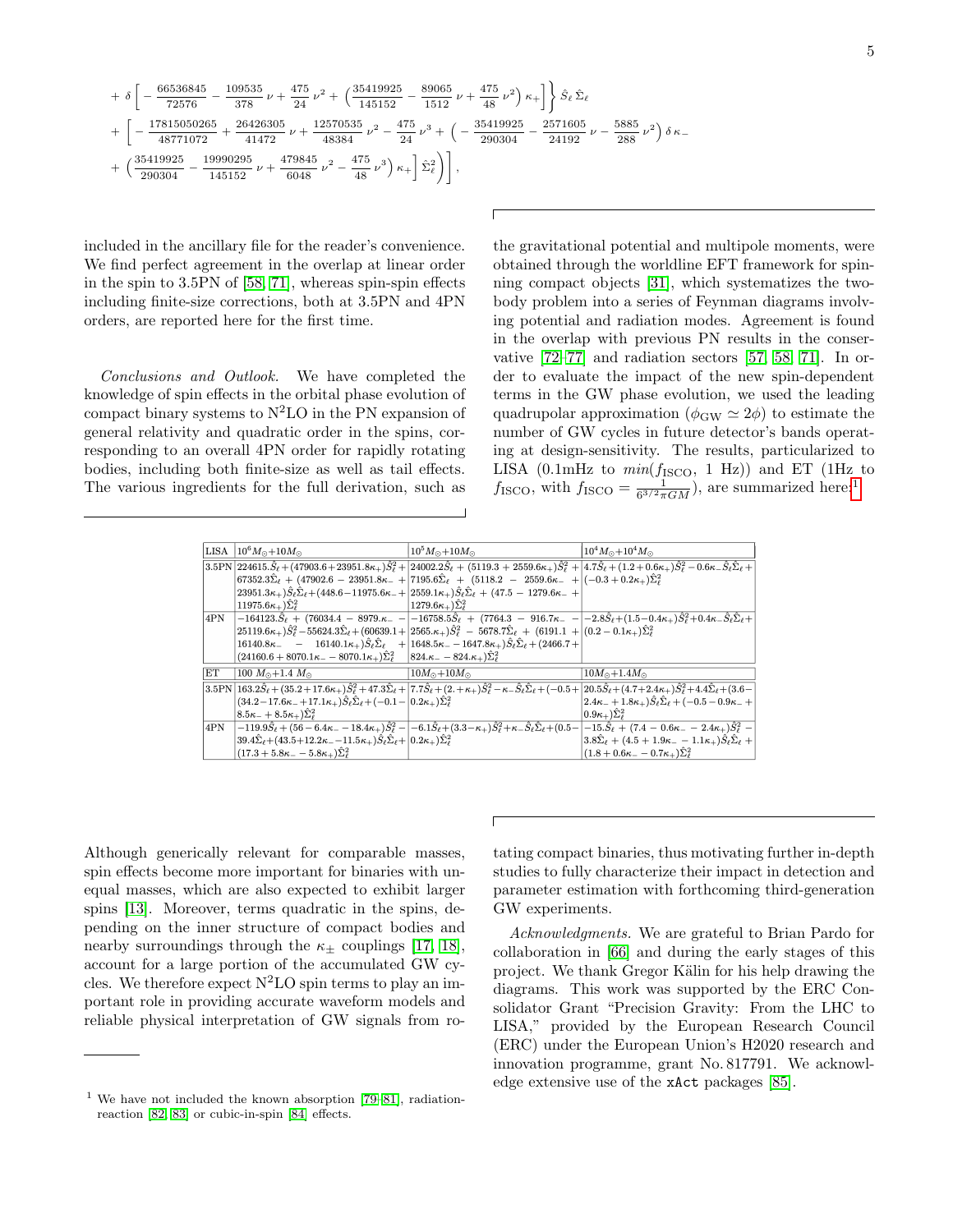## Supplemental Material

In what follows we summarize various results quoted in the main text. All these values are also conveniently given in the ancillary file. We use the (Euclidean) abbreviation

$$
(ab) \equiv a^i b^i, \qquad (a, b, c) \equiv \epsilon^{ijk} a^i b^j c^k, \qquad (15)
$$

to simplify the notation. We also define the norm vector as  $n \equiv r/r$  and use  $v \equiv v_1 - v_2$  for the relative velocity. The coefficients of the spin-orbit and spin-spin binding energy in  $(3)-(4)$  $(3)-(4)$  $(3)-(4)$  are give by:

e 0 <sup>3</sup> = − (n, S, v) − δ (n, Σ, v) , e 0 <sup>5</sup> = 3 ν (nv) 2 (n, S, v) + 3 1 + ν (n, S, v) v <sup>2</sup> + − 1 + 5 ν δ (n, Σ, v) v 2 , e 1 <sup>5</sup> = −4 ν (n, S, v) − 3 ν δ (n, Σ, v) , e 0 <sup>7</sup> = 15 ν − 1 + 3 ν (nv) 4 (n, S, v) + 15 ν 2 δ (nv) 4 (n, Σ, v) + 6 1 − 17 ν ν (nv) 2 (n, S, v) v 2 − 12 ν 2 + ν δ (nv) 2 (n, Σ, v) v <sup>2</sup> + 21 − 31 ν − 55 ν 2 (n, S, v) v 4 + − 3 + 53 ν − 99 ν 2 δ (n, Σ, v) v 4 e 1 <sup>7</sup> = 2 ν 187 + 20 ν (nv) 2 (n, S, v) + ν 179 + 12 ν δ (nv) 2 (n, Σ, v) + 2 24 − 143 ν + 40 ν 2 (n, S, v) v <sup>2</sup> + − 16 − 145 ν + 82 ν 2 δ (n, Σ, v) v 2 , e 2 <sup>7</sup> = 6 − 111 ν − 8 ν 2 (n, S, v) − 2 − 3 + 25 ν + 3 ν 2 δ (n, Σ, v) , e 0 <sup>4</sup> = 6 2 + κ<sup>+</sup> (nS) <sup>2</sup> + -− 6 κ<sup>−</sup> + 6 δ 2 + κ<sup>+</sup> (nS) (nΣ) + -− 3 δ κ<sup>−</sup> + 3 κ<sup>+</sup> − 6 ν 2 + κ<sup>+</sup> (nΣ)<sup>2</sup> − 2 2 + κ<sup>+</sup> S 2 + -2 κ<sup>−</sup> − 2 δ 2 + κ<sup>+</sup> (SΣ) + δ κ<sup>−</sup> − κ<sup>+</sup> + 2 ν 2 + κ<sup>+</sup> Σ 2 , e 0 <sup>6</sup> = 28 + 6 δ κ<sup>−</sup> − 6 κ<sup>+</sup> (vS) <sup>2</sup> + 4 - 3 − 6 ν κ<sup>−</sup> + δ 13 − 3 κ<sup>+</sup> (vS) (vΣ) + -− 2 ν 38 + 3 δ κ<sup>−</sup> − 9 κ<sup>+</sup> + 6 4 + δ κ<sup>−</sup> − κ<sup>+</sup> (vΣ)<sup>2</sup> + 6 -− 14 − 3 δ κ<sup>−</sup> + 3 κ<sup>+</sup> + 2 ν 2 + κ<sup>+</sup> (nv) (vS) (nS) + 6 n − 3 + 5 ν κ<sup>−</sup> + δ -− 14 + 3 κ<sup>+</sup> + ν 2 + κ<sup>+</sup> o (nv) (vΣ) (nS) + n − 30 ν 2 + κ<sup>+</sup> (nv) 2 − 6 -− 10 + 3 κ<sup>+</sup> + ν 2 + κ<sup>+</sup> v 2 o (nS) <sup>2</sup> + 6 - − 3 + 5 ν κ<sup>−</sup> + 3 δ − 4 + κ<sup>+</sup> + ν δ 2 + κ<sup>+</sup> (nv) (vS) (nΣ) − 6 -− 2 ν 19 + δ κ<sup>−</sup> − 4 κ<sup>+</sup> + 3 4 + δ κ<sup>−</sup> − κ<sup>+</sup> + 2 ν 2 2 + κ<sup>+</sup> (nv) (vΣ) (nΣ) + 30 ν κ<sup>−</sup> − δ 2 + κ<sup>+</sup> (nv) <sup>2</sup> − 6 -− 3 + ν κ<sup>−</sup> + 3 δ − 6 + κ<sup>+</sup> + ν δ 2 + κ<sup>+</sup> v 2 o (nS) (nΣ) + 15 ν δ κ<sup>−</sup> − κ<sup>+</sup> + 2 ν 2 + κ<sup>+</sup> (nv) 2 + -48 + 9 δ κ<sup>−</sup> − 9 κ<sup>+</sup> + 6 ν 2 2 + κ<sup>+</sup> + 3 ν − 52 + δ κ<sup>−</sup> + 5 κ<sup>+</sup> v 2 o (nΣ)<sup>2</sup> + 6 -4 + δ κ<sup>−</sup> − κ<sup>+</sup> + ν 2 + κ<sup>+</sup> (nv) <sup>2</sup> + -− 28 − 2 δ κ<sup>−</sup> + 8 κ<sup>+</sup> + 2 ν 2 + κ<sup>+</sup> v 2 o S 2 + 6 n 2 − 5 ν κ<sup>−</sup> + δ -8 − 2 κ<sup>+</sup> + ν 2 + κ<sup>+</sup> o (nv) <sup>2</sup> + 2 n − 5 + 3 ν κ<sup>−</sup> + δ -− 26 + 5 κ<sup>+</sup> + ν 2 + κ<sup>+</sup> o v 2 (SΣ) + n − 3 -− 8 − 2 δ κ<sup>−</sup> + ν 24 + 3 δ κ<sup>−</sup> − 7 κ<sup>+</sup> + 2 κ<sup>+</sup> + 2 ν 2 2 + κ<sup>+</sup> (nv) 2 + -− 24 − 5 δ κ<sup>−</sup> + ν 76 + δ κ<sup>−</sup> − 11 κ<sup>+</sup> + 5 κ<sup>+</sup> − 2 ν 2 2 + κ<sup>+</sup> v 2 o Σ 2 , e 1 <sup>6</sup> = − 36 + 9 δ κ<sup>−</sup> − 15 κ<sup>+</sup> (nS) <sup>2</sup> − 4 8 δ − 6 κ<sup>−</sup> + 9 ν κ<sup>−</sup> + 6 δ κ<sup>+</sup> (nS) (nΣ) + -12 δ κ<sup>−</sup> − κ<sup>+</sup> + ν 30 − 9 δ κ<sup>−</sup> + 33 κ<sup>+</sup> (nΣ)<sup>2</sup> + 8 − 3 δ κ<sup>−</sup> + 5 κ<sup>+</sup> S 2 + -4 − 2 + 3 ν κ<sup>−</sup> + 8 δ 1 + κ<sup>+</sup> (SΣ) + -− 4 δ κ<sup>−</sup> + ν − 10 + 3 δ κ<sup>−</sup> − 11 κ<sup>+</sup> + 4 κ<sup>+</sup> Σ 2 , e 0 <sup>8</sup> = − 6 -− 8 − 3 δ κ<sup>−</sup> + 3 κ<sup>+</sup> + 6 ν 2 2 + κ<sup>+</sup> − 2 ν − 26 + 6 δ κ<sup>−</sup> + 7 κ<sup>+</sup> (nv) 2 − 4 -− 39 − 9 δ κ<sup>−</sup> + ν 70 + 27 δ κ<sup>−</sup> − 15 κ<sup>+</sup> + 9 κ<sup>+</sup> v <sup>2</sup> (vS) 2 + 6 -8 + 3 δ κ<sup>−</sup> − 2 ν 12 + 2 δ κ<sup>−</sup> − 5 κ<sup>+</sup> − 3 κ<sup>+</sup> + 6 ν 3 2 + κ<sup>+</sup> + ν 2 − 44 − 9 δ κ<sup>−</sup> + 7 κ<sup>+</sup> (nv) <sup>2</sup> + 4 ν 2 286 + 27 δ κ<sup>−</sup> − 69 κ<sup>+</sup> − 3 ν 65 + 10 δ κ<sup>−</sup> − 16 κ<sup>+</sup> + 9 4 + δ κ<sup>−</sup> − κ<sup>+</sup> v <sup>2</sup> (vΣ)<sup>2</sup> + 60 ν -10 − 3 δ κ<sup>−</sup> − 5 κ<sup>+</sup> + 6 ν 2 + κ<sup>+</sup> (nv) 3 − 6 -86 + 21 δ κ<sup>−</sup> − 2 ν 90 + 30 δ κ<sup>−</sup> − 11 κ<sup>+</sup> − 21 κ<sup>+</sup> + 54 ν 2 2 + κ<sup>+</sup> (nv) v <sup>2</sup> (vS) (nS) + 60 ν κ<sup>−</sup> + 3 ν κ<sup>−</sup> + − 1 + 3 ν δ 2 + κ<sup>+</sup> (nv) 3

 $\overline{\phantom{0}}$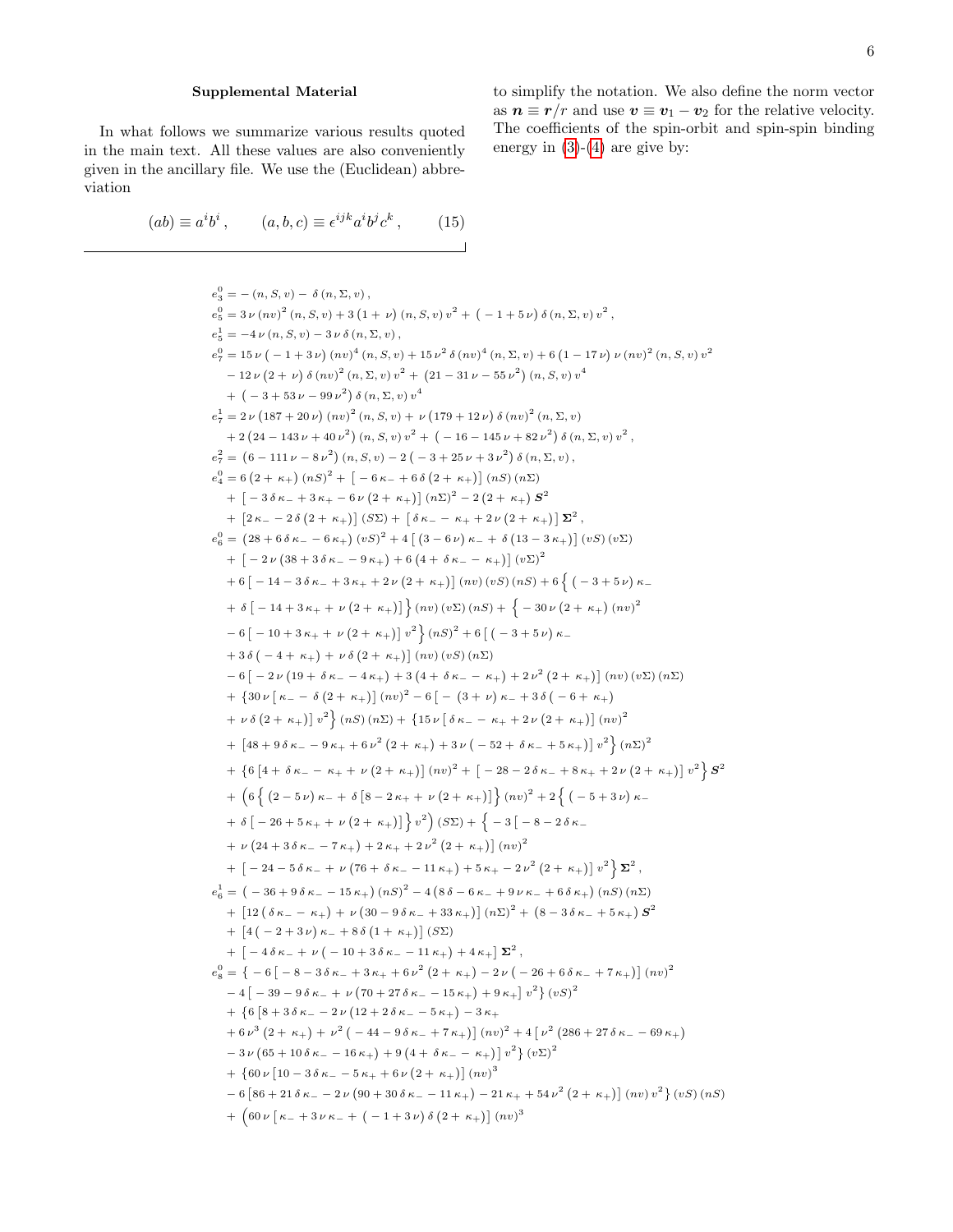```
-6\{ (21 - 83 \nu + 93 \nu^2) \kappa + \delta [86 - 21 \kappa + 27 \nu^2 (2 + \kappa + 1)]+ \nu \left( -214 + 41 \kappa_+ \right) \left[ \right] (nv) v^2 \left( v \Sigma \right) (nS) + \left\{ -210 \nu \left( -1 + 3 \nu \right) \left( 2 + \kappa_+ \right) (nv)^4 \right\}+ 60 \nu \left[ -18 - \kappa_{+} + 15 \nu \left( 2 + \kappa_{+} \right) \right] \left( n\nu \right)^{2} v^{2} + 6 \left[ 54 - 21 \kappa_{+} + 27 \nu^{2} \left( 2 + \kappa_{+} \right) \right]+ \nu \left(-114 + 23 \,\kappa_{+}\right) \left[v^4\right] \left(nS\right)^2 + \left(60 \,\nu \left\{\kappa_{-} - \delta \,\kappa_{+} + 3 \,\nu \left[\,\kappa_{-}\right.\right.\right)+ \delta (2 + \kappa_+)} \{ (nv)^3 - 6 \{ (21 - 83 \nu + 93 \nu^2) \kappa_- + \delta [80 - 21 \kappa_+ + 27 \nu^2 (2 + \kappa_+) \}+ v (-174 + 41 \kappa+)] {(nv) v^2} (vS) (n\Sigma) + {-60 v [- \delta \kappa- + \kappa+ + 6 v<sup>2</sup> (2 + \kappa+)
     -2\nu\left(7+\kappa_{+}\right)\right] (nv)^{3}+6\left[-80-21\,\delta\,\kappa_{-}+2\,\nu\left(207+31\,\delta\,\kappa_{-}-52\,\kappa_{+}\right)+21\,\kappa_{+}+ 54 \nu^3 (2 + \kappa_+) + \nu^2 (-596 - 33 \delta \kappa_- + 115 \kappa_+)] (nv) v^2 (v \Sigma) (n \Sigma)+\left(210\,\nu\,\big(-1+3\,\nu\big)\,\big[\,\kappa_- -\,\delta\,\big(2+\,\kappa_+\big)\big]\, \big(nv\big)^4 +60\,\nu\,\{\,\kappa_- -15\,\nu\,\kappa_-\}+ \delta \left[ -10 - \kappa_+ + 15 \nu \left( 2 + \kappa_+ \right) \right] \} \left( n v \right)^2 v^2+ 6 \{ (21 - 23 \nu - 27 \nu^2) \kappa + \delta [102 - 21 \kappa + 27 \nu^2 (2 + \kappa + 1)]+ \nu \left( -258 + 23 \,\kappa_{+} \right) \big] \, v^4 \Big) \, (nS) \, (n\Sigma) + \{ 105 \, \nu \left( -1 + 3 \, \nu \right) \big[ \, \delta \, \kappa_{-} - \kappa_{+} + 2 \, \nu \left( 2 + \kappa_{+} \right) \big] \, (n\upsilon)^4-30\nu(-1+15\nu)\left[\delta\kappa_--\kappa_++2\nu(2+\kappa_+)\right](nv)^2v^2-3\left[\nu\left(524+23\,\delta\,\kappa_-\right)-3\left(32+7\,\delta\,\kappa_-\right)-7\,\kappa_+\right)+54\,\nu^3\left(2+\,\kappa_+\right)+\nu^2 ( -804 + 27 \delta \kappa_- + 19 \kappa_+) \left[v^4\right] (n\Sigma)^2 + \left\{30 \nu \left[ -10 + 2 \delta \kappa_- + \kappa_+ + 3 \nu \left(2 + \kappa_+\right) \right] (nv)^4\right\}-12\left[\nu\left(-10+12\,\delta\,\kappa_--3\,\kappa_+\right)+15\,\nu^2\left(2+\,\kappa_+\right)+3\left(-4-\,\delta\,\kappa_-+\,\kappa_+\right)\right]\left(nv\right)^2v^2-2\left[78+6\,\delta\,\kappa_--27\,\kappa_+ +27\,\nu^2\,\big(2+\,\kappa_+\big)+ \nu\,\big(-154-18\,\delta\,\kappa_- +33\,\kappa_+\big)\right]\,v^4\big\}\,{\bm S}^2+\left( 30\,\nu\left[ \,\kappa_- -11\,\nu\,\kappa_- +\, \left( \,-1+3\,\nu \right) \delta \left( 2+\,\kappa_+ \right) \right] \left( n v \right)^4 +\, \left\{ 36 \left( 2-9\,\nu+21\,{\nu}^{2} \right) \kappa_- \right. \nonumber-12\delta\left[\nu\left(46-15\,\kappa_{+}\right)+6\left(-4+\,\kappa_{+}\right)+15\,\nu^{2}\left(2+\,\kappa_{+}\right)\right]\right]\left(nv\right)^{2}v^{2}-2\{3(11-25\nu+15\nu^2)\kappa_-+\delta[150-33\kappa_+ +27\nu^2(2+\kappa_+)]+ \nu (-370 + 51 \kappa<sub>+</sub>)] v^4) (SS) + {-15 \nu [- \delta \kappa + \nu (12 + 7 \delta \kappa - - 9 \kappa +)
     + \kappa_{+} + 6 \nu^{2} (2 + \kappa_{+}) (\nu v)^{4} + 6 \left[3 \nu^{2} (68 + 13 \delta \kappa_{-} - 23 \kappa_{+}) + 6 (4 + \delta \kappa_{-} - \kappa_{+})\right]+30\nu^3(2+\kappa_+) + \nu(-128 - 21\delta\kappa_- + 33\kappa_+)](nv)^2v^2+ \left[ -144 - 33 \delta \kappa_- + 3 \nu \left( 260 + 21 \delta \kappa_- - 43 \kappa_+ \right) + 33 \kappa_+ + 54 \nu^3 \left( 2 + \kappa_+ \right) \right]+ \nu^2 (-1172 - 9 \delta \kappa_- + 111 \kappa_+ ) \psi^4 \Sigma^2+(vS)\left[\left(-12\left\{(-3+7\nu+21\nu^2\right)\kappa_{-}+\delta\left[-8-\nu\left(-2+\kappa_{+}\right)\right.\right.\right.+3\,\kappa_{+}+3\,\nu^{2}\,\left(2+\,\kappa_{+}\right)] } \left(nv\right)^{2}+4\,\left\{6\,\left(3-13\,\nu+18\,\nu^{2}\right)\kappa_{-}\right\}+ \delta \left[ 75 - 18 \kappa_+ + 2 \nu \left( -89 + 21 \kappa_+ \right) \right] \right\} v^2 \bigg) (v \Sigma) \bigg]e_8^1 = 4 \left[ \nu \left( -4 + 3 \delta \kappa_- - 41 \kappa_+ \right) + 5 \left( 2 + \delta \kappa_- + \kappa_+ \right) \right] \left( vS \right)^2+ 8 \{-6 (-2 + \nu) \nu \kappa_- + \delta [5 + \nu (6 - 22 \kappa_+)] \} (\nu S) (\nu \Sigma)+ 4 \nu [20 + 17 \delta \kappa_- - 17 \kappa_+ + \nu (-38 - 3 \delta \kappa_- + 47 \kappa_+)] (\nu \Sigma)^2+ \left[72 \nu^2 (2 + \kappa_+) - 8 (5 + 21 \delta \kappa_- + 21 \kappa_+) + 2 \nu (930 + 15 \delta \kappa_- + 649 \kappa_+) \right] (nv) (vS) (nS)+ { - 2 v (149 + 48 v) \kappa + + \delta [ - 56 + 36 v<sup>2</sup> (2 + \kappa + ) + v (824 + 634 \kappa + )]} (nv) (v \) (n S)
     +\left(-6\left[26-43\,\delta\,\kappa_{-}-43\,\kappa_{+}+40\,\nu^2\left(2+\,\kappa_{+}\right)+\,\nu\left(740+27\,\delta\,\kappa_{-}+340\,\kappa_{+}\right)\right]\left(nv\right)^2\right.-2\left[-54+46\,\delta\,\kappa_{-}+\nu\,\left(-682+9\,\delta\,\kappa_{-}-348\,\kappa_{+}\right)+46\,\kappa_{+}+12\,\nu^2\left(2+\,\kappa_{+}\right)\right]\,v^2\right\}\,(\textit{nS})^2+ { - 2 v (149 + 48 v) \kappa + + \delta [ - 32 + 36 v<sup>2</sup> (2 + \kappa + ) + v (876 + 634 \kappa + )]} (nv) (vS) (n \)
     -2\nu [84 + 233 \delta \kappa_- - 233 \kappa_+ + 36 \nu^2 (2 + \kappa_+) + \nu (730 + 33 \delta \kappa_- + 601 \kappa_+)] (nv) (v \Sigma) (n \Sigma)+\left( \{6\,\nu\,\left(141+148\,\nu\right)\kappa_- -6\,\nu\,\delta\,\left[752+313\,\kappa_+ +40\,\nu\,\left(2+\,\kappa_+\right)\right]\right\} (nv)^2+ {2\nu (-173 + 48 \nu) \kappa + 6 [64 - 24 \nu<sup>2</sup> (2 + \kappa +) + 6 \nu (246 + 119 \kappa +)] } v<sup>2</sup>) (nS) (nS)
     + \{3 \nu \big[-60 + 227 \delta \kappa_- - 227 \kappa_+ + 80 \nu^2 (2 + \kappa_+) + 2 \nu (768 + 47 \delta \kappa_- + 266 \kappa_+) \big] (nv)^2+ ν [156 – 265 δ κ - + 2 ν ( – 824 + 15 δ κ - - 372 κ + ) + 265 κ + + 24 ν<sup>2</sup> (2 + κ + )] v^2} (n\Sigma)<sup>2</sup>
     + {2 [28 \nu^2 (2 + \kappa_+) - 5 (-2 + 3 \delta \kappa_- + 3 \kappa_+) + \nu (658 + 22 \delta \kappa_- + 209 \kappa_+)] (nv)^2+\left[2\,\nu\,\big(-302+\delta\,\kappa_--110\,\kappa_+\big)+8\,\nu^{\textstyle 2}\left(2+\,\kappa_+\right)+4\,\big(-11+6\,\delta\,\kappa_-+6\,\kappa_+\big)\right]\,v^{\textstyle 2}\right\}\,\mathbf{S}^{\textstyle 2}+ \left( \{ -2\nu (127+116 \nu) \kappa_- + 2 \delta [16+28 \nu^2 (2+\kappa_+) + \nu (702+187 \kappa_+ ) ] \} (nv)^2 \right.+ 2 \left\{ \left( 63 - 8 \nu \right) \nu \kappa_- + \delta \left[ -24 + 4 \nu^2 (2 + \kappa_+) - \nu \left( 338 + 111 \kappa_+ \right) \right] \right\} v^2 \right) (S\Sigma)+ { - \nu [ - 124 + 157 δ κ - - 157 κ + + 56 \nu^2 (2 + κ + ) + 2 \nu (778 + 36 δ κ - + 151 κ + )] (n\nu)^2- ν [108 − 87δκ<sub>−</sub> + ν ( − 808 + 6δκ<sub>−</sub> − 228κ<sub>+</sub>) + 87κ<sub>+</sub> + 8ν<sup>2</sup> (2 + κ<sub>+</sub>)] v<sup>2</sup>} \Sigma<sup>2</sup>,
```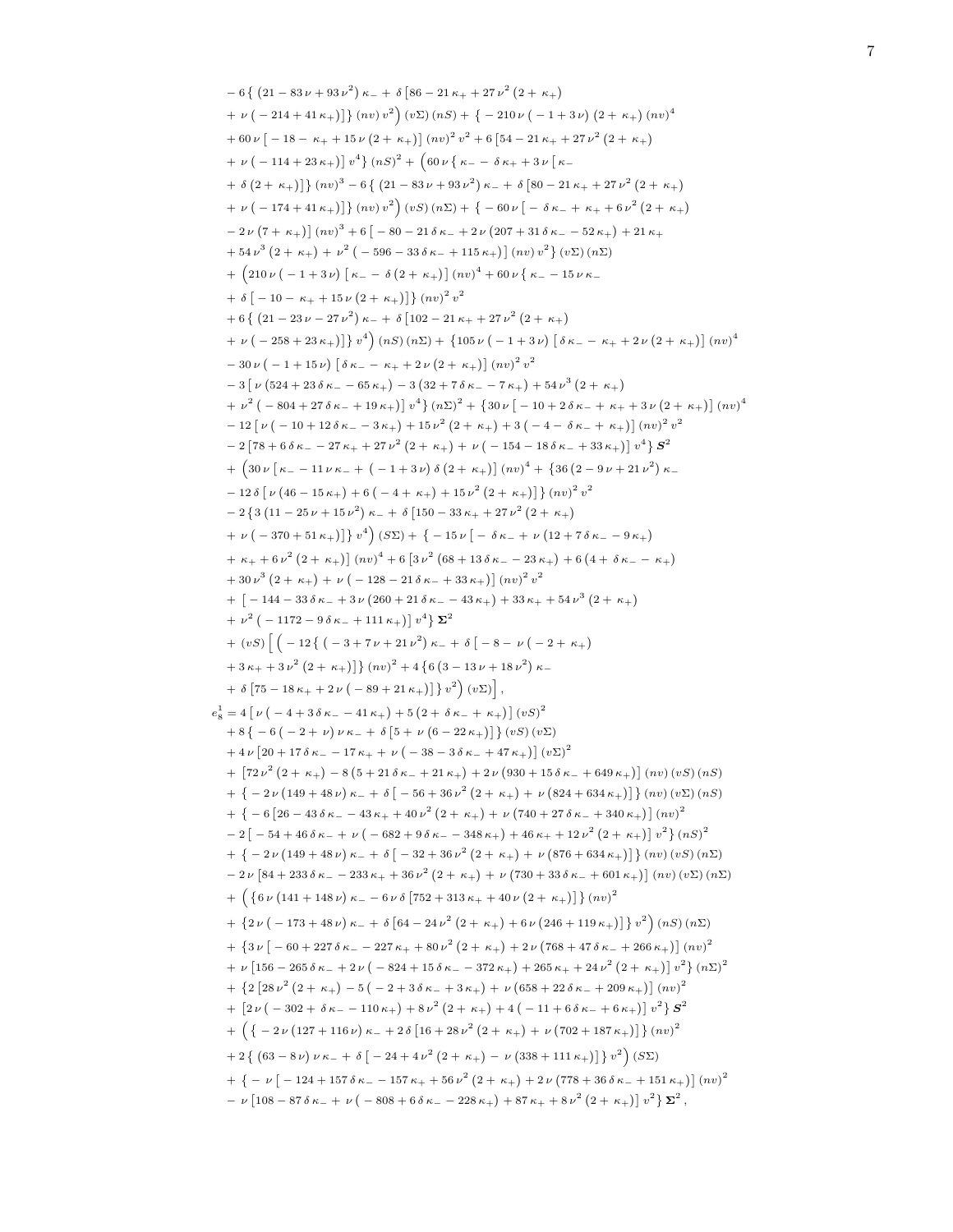$$
e_8^2 = [72 - 414 \delta \kappa_- - 120 \kappa_+ + 94 \nu (50 + 17 \kappa_+)] (\kappa S)^2
$$
  
+ 2 { (-147 + 29 \nu) \kappa\_- + \delta [-70 + 147 \kappa\_+ + \nu (2322 + 799 \kappa\_+)] } (\kappa S) (\kappa \Sigma)  
+ [147 (- \delta \kappa\_- + \kappa\_+) + \nu (420 - 385 \delta \kappa\_- + 91 \kappa\_+) - 2 \nu^2 (2280 + 799 \kappa\_+)] (\kappa \Sigma)^2  
+ 2 [72 + 69 \delta \kappa\_- + 20 \kappa\_+ - \nu (662 + 341 \kappa\_+)] **S**<sup>2</sup>  
+ { 2 (49 + 65 \nu) \kappa\_- - 2 \delta [-70 + 49 \kappa\_+ + \nu (634 + 341 \kappa\_+)] } (S\Sigma)  
+ [7 \nu (4 + 29 \delta \kappa\_- - 15 \kappa\_+) + 49 (\delta \kappa\_- - \kappa\_+) + 2 \nu^2 (592 + 341 \kappa\_+)] **\Sigma**<sup>2</sup>.

On the other hand, for the radiated flux in  $(8)-(9)$  $(8)-(9)$  $(8)-(9)$  we find

$$
f_3^0 = -78 (nv)^2 (n, S, v) -51 \delta (nv)^2 (n, \Sigma, v) +80 (n, S, v) v^2 +43 \delta (n, \Sigma, v) v^2,
$$
  
\n
$$
f_3^1 = 2 (n, S, v) -5 (n, \Sigma, v),
$$
  
\n
$$
f_3^1 = 48 (87 - 262 \nu) (nv)^4 (n, S, v) +3 (2647 - 3568 \nu) \delta (nv)^4 (n, \Sigma, v)
$$
  
\n
$$
+86 (-305 + 224 \nu) (n, S, v) v^4 + (2603 - 4160 \nu) \delta (n, \Sigma, v) v^4
$$
  
\n
$$
+48 (2 - 3805 + 224 \nu) (n, S, v) v^4 + (2603 - 4160 \nu) \delta (n, \Sigma, v) v^4
$$
  
\n
$$
+2 (2 - 3805 + 224 \nu) (n, S, v) v^2 + (-3357 + 994 \nu) \delta (n, \Sigma, v) v^2
$$
  
\n
$$
+2 (2 - 3805 + 224 \nu) (n, S, v) v^2 + (357 - 238 \nu) \delta (nv)^2 (n, \Sigma, v)
$$
  
\n
$$
f_5^2 = -2 (472 + 195 \nu) (n, S, v) + (737 - 238 \nu) \delta (n, \Sigma, v) v^2
$$
  
\n
$$
f_6^2 = -10 (2339 - 28896 \nu + 6632 \nu^2) (nw)^6 (n, S, v)
$$
  
\n
$$
+5 (12215 + 56391 \nu - 23312 \nu^2) \delta (nw)^6 (n, \Sigma, v) v^3
$$
  
\n
$$
+3 (2486 + 99655 \nu - 75750 \nu^2) \delta (nw)^6 (n, S, v) v^4
$$
  
\n
$$
+3 (2489 + 99655 \nu - 75750 \nu^2) \delta (nw)^2 (n, S, v) v^4
$$
  
\n
$$
+2 (11237 - 4392
$$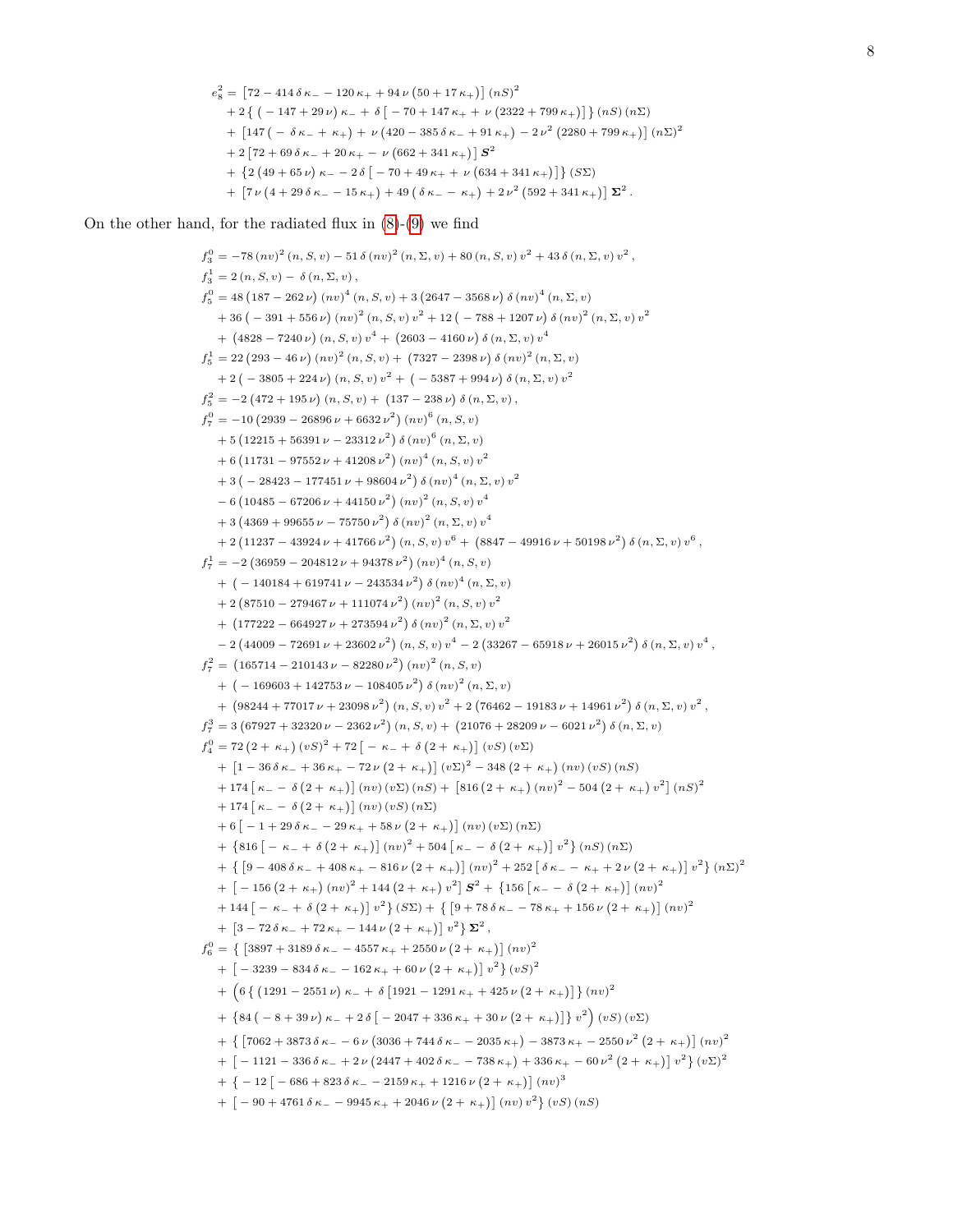```
+ \left(-12\left\{7\left(213-322\nu\right)\kappa_{-}+\delta\left[10-1491\kappa_{+}+608\nu\left(2+\kappa_{+}\right)\right]\right\}\left(nv\right)^{3}+ {57 (129 - 185 \nu) \kappa - + 3 \delta [ - 854 - 2451 \kappa + + 341 \nu (2 + \kappa + )]} (nv) v^2) (v\Sigma) (nS)
     + \{15\left[-2719+431\delta\,\kappa_-\right. -3019\,\kappa_+ +2384\,\nu\,\left(2+\kappa_+\right)\right]\left(nv\right)^4-6[-5435 + 677 \delta \kappa_- - 6803 \kappa_+ + 5248 \nu (2 + \kappa_+)] (nv)^2 v^2+ \left[ -3273 + 285 \delta \kappa_- - 7389 \kappa_+ + 6816 \nu (2 + \kappa_+) \right] v^4 (nS)^2+\left(-3\left\{ 28\left(213-322\nu\right)\kappa_-+\delta\left[2567-5964\kappa_++2432\nu\left(2+\kappa_+\right)\right]\right\} \left(nv\right)^3+ {57 (129 – 185 \nu) \kappa – + 3 \delta [1365 – 2451 \kappa + + 341 \nu (2 + \kappa + )]} (nv) v^2) (vS) (n \)
     + {3 | − 5589 − 5964 δ κ<sub>−</sub> + ν (8143 + 5724 δ κ<sub>−</sub> − 17652 κ<sub>+</sub>)
     +5964 \kappa_+ +4864 \nu^2 (2+\kappa_+)] (nv)^3-3 \left[ -1297 - 2451 \delta \kappa_- + \nu \left( 1299 + 1928 \delta \kappa_- - 6830 \kappa_+ \right) \right]+ 2451 \kappa_+ + 682 \nu^2 (2 + \kappa_+ ) (nv) v^2 (v \Sigma) (n \Sigma)+\ \left(30 \left[\ \left(1725 - 2054 \,\nu\right)\kappa_- + 1192 \,\nu\,\delta\left(2 + \,\kappa_+\right) - 3 \,\delta\left(394 + 575 \,\kappa_+\right)\right] \left(nv\right)^4\right.- 24 \left[ 17 \left( 110 - 117 \nu \right) \kappa_- + 1312 \nu \delta \left( 2 + \kappa_+ \right) - 374 \delta \left( 4 + 5 \kappa_+ \right) \right] \left( n v \right)^2 v^2+ 6 \{ (1279 - 1326 \nu) \kappa_- + \delta \left[ -722 - 1279 \kappa_+ + 1136 \nu (2 + \kappa_+) \right] \} v^4 \big) (nS) (n\Sigma)+ { − 15 | − 614 − 1725 δ κ − + ν ( − 2032 + 1623 δ κ −
     -5073 \kappa_+ + 1725 \kappa_+ + 2384 \nu^2 (2 + \kappa_+) |(nv)^4+ 6 \left[ \nu \left( -6634 + 3301 \delta \kappa_- - 10781 \kappa_+ \right) - 4 \left( 169 + 935 \delta \kappa_- \right) \right]-935\,\kappa_{+}\big)+5248\,\nu^2\,\big(2+\,\kappa_{+}\big)\big]\, \big(nv\big)^2\,v^2+3\left[515+1279\,\delta\,\kappa_{-}-1279\,\kappa_{+}-2272\,\nu^2\left(2+\,\kappa_{+}\right)\right]+ \nu \left( 1814 - 1231 \delta \kappa_- + 3789 \kappa_+ \right) \left[ v^4 \right] \left( n\Sigma \right)^2+\left[3\left[5906+379\,\delta\,\kappa_-+2153\,\kappa_+ -2352\,\nu\left(2+\,\kappa_+\right)\right]\left(nv\right)^4\right]+ 12 \left[ -2166 - 108 \delta \kappa_- - 731 \kappa_+ + 747 \nu \left(2 + \kappa_+\right) \right] \left(n v\right)^2 v^2+3[3046+61 \delta \kappa_- + 839 \kappa_+ - 764 \nu (2 + \kappa_+)] v^4 s^2+\left(-6\left\{\left(887-418 \nu\right) \kappa_-+\delta\left[\right.\right.\right.\right.\left.-4221-887 \kappa_+ +1176 \nu\left(2+\kappa_+\right)\right]\right\} \left(nv\right)^4+ 12 \left\{ 7 \left( 89 - 45 \nu \right) \kappa_- + \delta \left[ -2903 - 623 \kappa_+ + 747 \nu \left( 2 + \kappa_+ \right) \right] \right\} (nv)^2 v^2+ {6 ( - 389 + 260 \nu) \kappa - + δ [10406 + 2334 \kappa + - 2292 \nu (2 + \kappa +)]} v^4) (S \)
     + \{3\,[1619-887 \delta \kappa_- + \nu (-10798+797 \delta \kappa_--2571\,\kappa_{+}) + 887\,\kappa_{+} + 2352\,\nu^2\,\left(2+\,\kappa_{+}\right)\right]\left(nv\right)^4-3[2381 - 1246 \delta \kappa_- + 2 \nu ( -7193 + 531 \delta \kappa_- - 1777 \kappa_+) + 1246 \kappa_+ + 2988 \nu^2 (2 + \kappa_+)] (nv)^2 v^2+ \left[1898 - 1167 \delta \kappa_- + \nu \left(-11668 + 963 \delta \kappa_- - 3297 \kappa_+\right)\right]+ 1167 \kappa_+ + 2292 \nu^2 (2 + \kappa_+ ) v^4 \Sigma^2f_6^1 = −2 [6810 − 1166 δ κ<sub>−</sub> + 3663 κ<sub>+</sub> + 42 ν (2 + κ<sub>+</sub>)] (vS)<sup>2</sup>
     -2\{(-4829+4622\nu)\kappa_{-} + \delta[4620+4829\kappa_{+} + 42\nu(2+\kappa_{+})]\}(\nu S)(\nu \Sigma)+ \left[2392 + 4829 \delta \kappa_- - 4829 \kappa_+ + 84 \nu^2 (2 + \kappa_+) + \nu (4904 - 2290 \delta \kappa_- + 11948 \kappa_+) \right] (\nu \Sigma)^2+ 6 [10250 - 1706 \delta \kappa_- + 5338 \kappa_+ + 161 \nu (2 + \kappa_+)] (nv) (vS) (nS)+ [9(-2348 + 2221 \nu) \kappa_- + 483 \nu \delta (2 + \kappa_+) + 4 \delta (6343 + 5283 \kappa_+)] (nv) (v \Sigma) (nS)+ \{6[-25044 + 2399 \delta \kappa_- - 11299 \kappa_+ + 169 \nu (2 + \kappa_+)] (nv)^2\}+ [91376 - 6190 \delta \kappa_- + 38868 \kappa_+ - 996 \nu (2 + \kappa_+)] v^2 (nS)^2+ [9(-2348 + 2221 \nu) \kappa_- + 483 \nu \delta (2 + \kappa_+) + 4 \delta (5804 + 5283 \kappa_+)] (nv) (vS) (n\Sigma)+ [ν ( − 34902 + 9753 δ κ<sub>−</sub> − 52017 κ<sub>+</sub>) − 4 (1226 + 5283 δ κ<sub>−</sub>
     -5283 \kappa_+ - 966 \nu^2 (2 + \kappa_+)[(nv)(v\Sigma)(n\Sigma)]+\left( 6 \left\{ 9 \left( 1522 - 1085 \, \nu \right) \kappa_- + \delta \left[ -23537 - 13698 \, \kappa_+ + 169 \, \nu \left( 2 + \, \kappa_+ \right) \right] \right\} \left( n v \right)^2+ {2 ( - 22529 + 12878 \nu) \kappa - + δ [91858 + 45058 \kappa + - 996 \nu (2 + \kappa +)]} v^2) (nS) (nS)
     + { − 3 \left[934 - 13698 \delta \kappa_- + \nu \right. ( − 44112 + 4967 δ\kappa_--32363\,\kappa_{+}\, + 13698\,\kappa_{+} + 338\,\nu^2\,\left(2+\,\kappa_{+}\right)\right]\,\left(nv\right)^2+ \left[4850 - 22529 \delta \kappa_- + \nu \left(-92766 + 6688 \delta \kappa_- - 51746 \kappa_+\right)\right]+ 22529 \kappa_+ + 996 \nu^2 (2 + \kappa_+ ) \vert v^2 \rbrace (n \Sigma)^2+ {[24436 - 1386 \delta \kappa_- + 11922 \kappa_+ - 660 \nu (2 + \kappa_+)] (nv)^2+ 2 \left[ 643 \delta \kappa_- + 180 \nu \left( 2 + \kappa_+ \right) - 7 \left( 1494 + 751 \kappa_+ \right) \right] v^2 \right\} S^2
```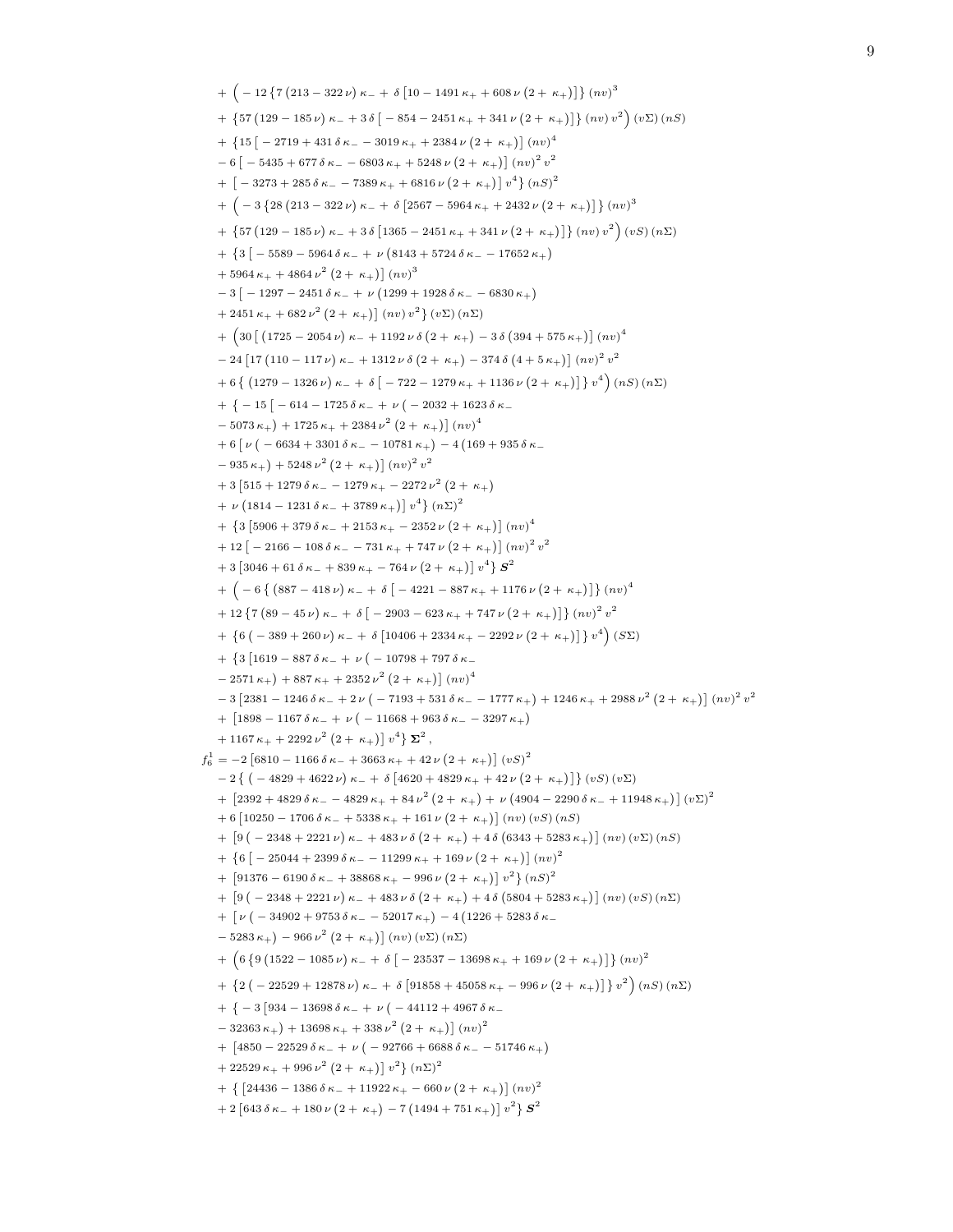```
+ \left(-12\left\{ \left(1109-517 \nu\right) \kappa_- + \delta \left[-2299-1109 \kappa_+ + 55 \nu \left(2+\kappa_+\right)\right]\right\} \left(nv\right)^2\right.+ {8 (1475 – 688 \nu) \kappa – + 4 \delta [ – 6109 – 2950 \kappa + + 90 \nu (2 + \kappa + )]} v^2) (SS)
    + \{ [ 604 - 6654 \delta \kappa_- + 4 \nu ( -7717 + 429 \delta \kappa_- - 3756 \kappa_+ ) + 6654 \kappa_+ + 660 \nu^2 (2 + \kappa_+ ) ] (nv)^2-2 [1102 – 2950 δ κ<sub>−</sub> + ν ( – 14072 + 733 δ κ<sub>−</sub> – 6633 κ<sub>+</sub>)
    + 2950 \kappa_+ + 180 \nu^2 (2 + \kappa_+ ) v^2 \Sigma^2f_6^2 = 3 \left[ \, -39 - 2 \, \delta \, \kappa_- - 18 \, \kappa_+ + 72 \, \nu \left(2 + \kappa_+ \right) \right] \left( nS \right)^2 + \, \left\{ 48 \left( 1 - 4 \, \nu \right) \kappa_- \right.+ \delta \left[ -98 - 48 \kappa_+ + 216 \nu (2 + \kappa_+) \right] \left\{ (nS) (n\Sigma) - 2 \left[ 1 - 12 \delta \kappa_- + \nu (-58 + 51 \delta \kappa_- - 75 \kappa_+) \right] \right\}+ 12 \kappa_+ + 108 \nu^2 (2 + \kappa_+) [(n\Sigma)^2 + 2 [23 + \delta \kappa_- + 9 \kappa_+ - 36 \nu (2 + \kappa_+)] \mathbf{S}^2-4\{4(1-4\nu)\kappa_{-} + \delta[-7-4\kappa_{+}+18\nu(2+\kappa_{+})]\}\s(\mathcal{S}\Sigma)+ \left[3 - 8\,\delta\,\kappa_{-} + \nu\,\left(-48 + 34\,\delta\,\kappa_{-} - 50\,\kappa_{+}\right) + 8\,\kappa_{+} + 72\,\nu^2\,\left(2 + \kappa_{+}\right)\right]\Sigma^2f_8^0 =  { − 3 [ − 88255 + 204790 δ κ− + 21058 κ+ + 14048 \nu^2 (2 + κ+)
    + ν (47364 − 135196 δ κ− + 25148 κ+)] (nv)^4 + 3 [ − 52309 + 163221 δ κ− + 39339 κ+
    + 24630 \nu^2 (2 + \kappa_+) - 2 \nu (-8060 + 59661 \delta \kappa_- + 19254 \kappa_+ ) \big] (nv)^2 v^2-6 [12058 + 7347 \delta \kappa_- + 3273 \kappa_+ + 4872 \nu^2 (2 + \kappa_+)
    -6\nu\left(1883+1279\delta\,\kappa_-+1941\,\kappa_+\right)\left[\,v^4\right]\left(vS\right)^2+\left(-6\left\{2\left(45933-244876 \nu +131684 \nu ^{2}\right)\kappa _{-}+\delta \left[90509-91866 \kappa _{+}+7024 \nu ^{2}\left(2+\kappa _{+}\right)\right.\right.+ \nu \left( -153137 + 80172 \,\kappa_+ \right) \left[ \right] \left( n v \right)^4+ 6 \{3(20647 - 122283 \nu + 75443 \nu^2) \kappa + \delta [70079 - 61941 \kappa + 12315 \nu^2 (2 + \kappa +)+3\nu\big(-48145+13469\,\kappa_+\big)\big]\big\}\,(n\nu)^2\,v^2-12\,\big\{3\,\big(679-4236\,\nu+4304\,\nu^2\big)\,\kappa_-\big\}+ δ \left[10347 - 2037 \kappa_+ + 2436 \nu^2 (2 + \kappa_+) - 2 \nu (5947 + 993 \kappa_+) \right] \right\} v^4 (vS) (v\Sigma)+\left\{3\left(-175013-91866\,\delta\,\kappa_-+\nu\,\left(581226+284962\,\delta\,\kappa_--468694\,\kappa_+\right)\right.\right.+91866 \kappa_+ + 14048 \nu^3 (2 + \kappa_+) + \nu^2 (-638641 - 128172 \delta \kappa_- + 288516 \kappa_+ ) \big] (nv)^4+ \left[9 \nu^2 \left(189985 + 35669 \delta \kappa_- - 62607 \kappa_+\right) - 18 \nu \left(72279 + 33938 \delta \kappa_- - 54585 \kappa_+\right)\right]+33\left(10717+5631\,\delta\,\kappa_-\,-5631\,\kappa_+\right)-73890\,\nu^3\left(2+\,\kappa_+\right)\right]\left(nv\right)^2v^2+ 6 \left[ \nu \left( 31842 + 5361 \delta \kappa_- - 9435 \kappa_+ \right) - 3 \left( 1934 + 679 \delta \kappa_- - 679 \kappa_+ \right) \right]-2\nu^2 (17741 + 2619 δ κ_ − 633 κ_ + ) + 4872ν^3 (2 + κ_ + ) |v^4 (vΣ)^2+\ \left(90\left(-20466+22857\,\delta\,\kappa_-+3619\,\kappa_+ +1232\,\nu^2\,\big(2+\,\kappa_+\big)+\nu\,\big(35394-14094\,\delta\,\kappa_-\right.\right.+ 8402 \kappa_+ \right) (\nu_0^5 - 12 \left[ -176174 + 171751 \delta \kappa_- + 50677 \kappa_+ + 32588 \nu^2 (2 + \kappa_+ \right)+ ν (333866 − 116344 δ κ<sub>−</sub> + 22292 κ<sub>+</sub>)] (nv)<sup>3</sup> v^2 + 3 { - 132202 + 118101 δ κ<sub>−</sub>
    +46851\,\kappa_+ +89034\,\nu^2\,\left(2+\,\kappa_+\right)-2\,\nu\,\left[54081\,\delta\,\kappa_- +26\,\left(-\,7777+492\,\kappa_+\right)\right]\big\}\,(n\,)\,v^4\Big)\,(vS)\,(nS)+\left(90\left\{ \left(9619-56962 \nu +27572 \nu ^2\right)\kappa _-+\delta \left[1766-9619 \kappa _++616 \nu ^2\left(2+\kappa _+\right)\right.\right.+ 2\nu (6153 + 5624 \kappa_+ )]\} (nv)^5 - 12\{ (60537 - 412820 \nu + 216394 \nu^2) \kappa_- + \delta [210 - 60537 \kappa_++16294 \nu^2 \left(2+\kappa_+\right)+2 \nu \left(79897+34659 \,\kappa_+\right)\big]\big\}\left(n v\right)^3 v^2+\big\{9 \left(11875-92497 \,\nu+57269 \,\nu^2\right)\kappa_-+3\,\delta\left[19862-35625\,\kappa_{+}+44517\,\nu^2\left(2+\,\kappa_{+}\right)+3\,\nu\left(88346+13763\,\kappa_{+}\right)\right]\right\}(nv)v^4\bigg)\, (v\Sigma)\,(nS)+ {30} [92054 - 51639 δ κ− + 12ν ( − 21737 + 2383 δ κ− − 7117 κ<sub>+</sub>) + 3159 κ<sub>+</sub>+~17664~\nu^2~(2+~\kappa_+ )\big]~(n v)^6-30~\big[145074-60071~\delta \kappa_- +2~\nu~(-~217150+17845~\delta \kappa_--66746\,\kappa_{+}) + 5839\,\kappa_{+} + 38456\,\nu^2\,\big(2+\kappa_{+}\big)\big]\, \big(nv\big)^4\,v^2 + 6\,\big[316786 - 73665\,\delta\,\kappa_{-} \big]+~4\,\nu\left(-255289+13716\,\delta\,\kappa_--87213\,\kappa_+\right) +50505\,\kappa_+ +144912\,\nu^2\left(2+\,\kappa_+\right)\right]\left(nv\right)^2\,v^4-6 [31638 - 1905 δ κ − + ν ( - 81524 + 2538 δ κ − - 58068 κ + )
    + 19521 \kappa_+ + 39720 \nu^2 (2 + \kappa_+ ) \vert v^6 \rangle (nS)^2+ \left(90\right\{ \left(9619-56962 \nu +27572 \nu^2\right) \kappa_-+\delta \left[7744-9619 \kappa_+ +616 \nu^2 \left(2+\kappa_+\right)\right.+4\nu\left(-295+2812\,\kappa_{+}\right)\right]\left\{ \left(nv\right)^{5}-3\left\{ 4\left(60537-412820\,\nu+216394\,{\nu}^{2}\right)\kappa_{-}\right\} \right\}+ δ [182127 - 242148 \kappa_+ + 65176 \nu^2 (2 + \kappa_+) + \nu (58154 + 277272 \kappa_+)] \} (nv)^3 v^2+ {9 (11875 – 92497 \nu + 57269 \nu^2) \kappa + 3 \delta [35069 – 35625 \kappa + + 44517 \nu^2 (2 + \kappa +)
    + \nu (77244 + 41289 \,\kappa_{+}) \} (nv) v^{4} (vS) (n\Sigma) + \{-90[-14140 - 9619 \,\delta \,\kappa_{-}]+ ν (45414 + 34105 δ κ − − 53343 κ + ) − 2 ν<sup>2</sup> (7778 + 6739 δ κ − − 17987 κ + ) + 9619 κ +
    + 1232\nu^3 (2 + \kappa_+) (nv)^5 + 3 [-321287 - 242148 \delta \kappa_- + \nu (1052063 + 964276 \delta \kappa_- - 1448572 \kappa_+]+ 242148 \kappa_+ + 130352 \nu^3 (2 + \kappa_+) + \nu^2 (-17459 - 400200 \delta \kappa_- + 954744 \kappa_+ )] (nv)^3 v^2
```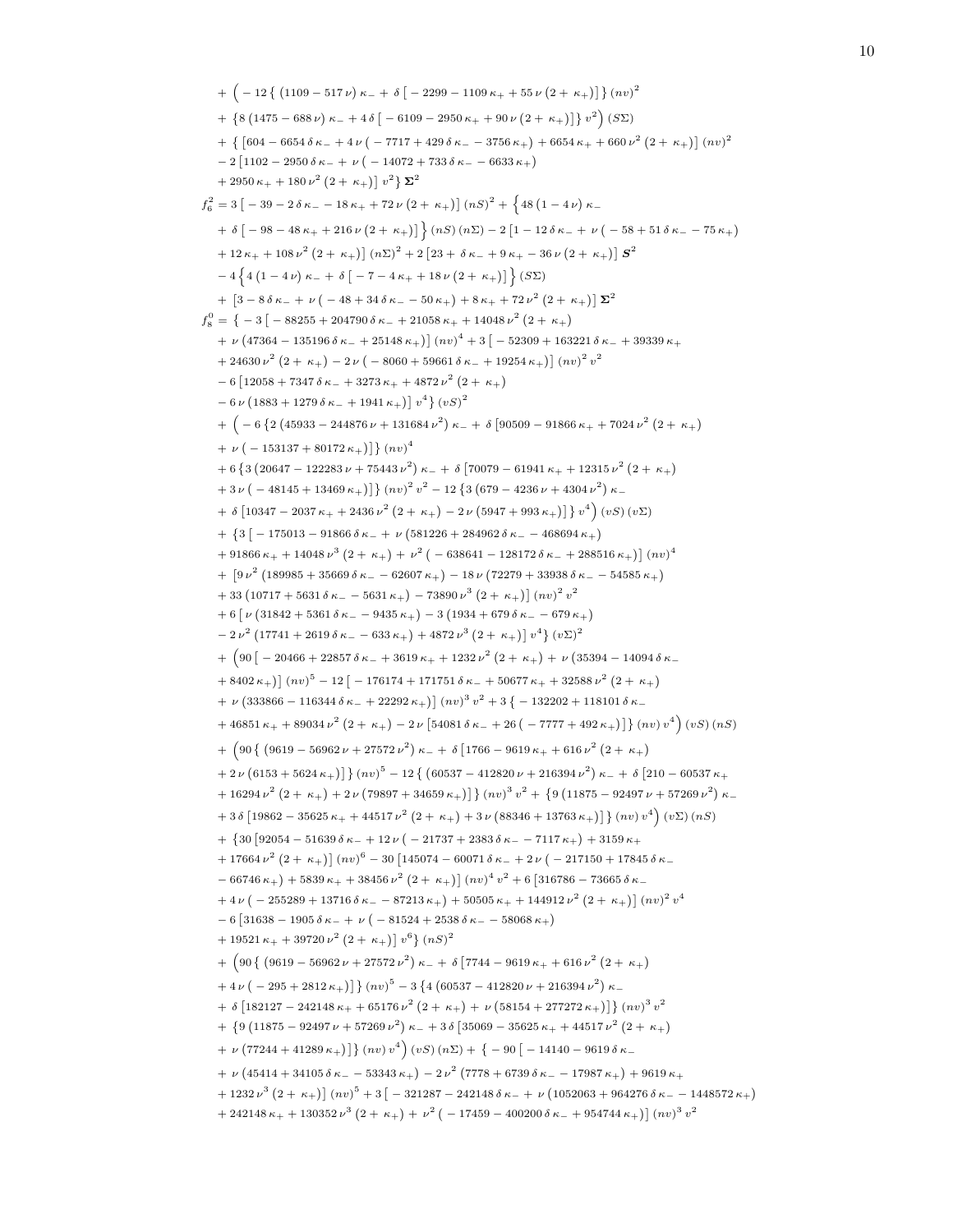```
-3[-45701-35625 \delta \kappa_-+15 \nu (9357+10626 \delta \kappa_- -15376 \kappa_+)+35625 \kappa_+ +89034 \nu^3 (2+\kappa_+)]+ \nu^2 (260391 - 63645 \delta \kappa_- + 146223 \kappa_+ ) \big] (nv) v^4 \big\} (v \Sigma) (n \Sigma)+\left(60\left(-3\left(9133-53426 \nu +22008 \nu ^{2}\right)\kappa _{-}\right)\right.+ \delta [5136 + 27399 \kappa+ + 8832 \nu^2 (2 + \kappa+) - 4 \nu (29311 + 14250 \kappa+)] } (nv)^6-60\{(-32955 + 204733 \nu - 90608 \nu^2)\kappa + \delta[19228 \nu^2 (2 + \kappa_{+}) + 5(4094 + 6591 \kappa_{+})\}-3\nu(70417+28197\kappa_{+})}(nv)^{4}v^{2}+12\left\{ -3\left( 20695-116396\,\nu+60728\,\nu^{2}\right) \kappa-+\;\delta\left[ 72796+62085\,\kappa_{+}\right. \right.+ 72456 \nu^2 (2 + \kappa_+) - 6 \nu (88651 + 33643 \kappa_+) ] \} \left(\nu v\right)^2 v^4+ {36 (3571 - 11371 \nu + 8312 \nu<sup>2</sup>) \kappa - - 12 δ [11822 + 10713 \kappa + + 19860 \nu<sup>2</sup> (2 + \kappa +)
    -13 \nu (3467 + 2331 \kappa_+ )} v^6 (nS) (nS)+ \{-30\left[20690 + 27399 \delta \kappa_- + 2 \nu^2 \left(-104335 + 18714 \delta \kappa_- - 75714 \kappa_+\right)\right]- 27399 \kappa_+ + 17664 \nu^3 (2 + \kappa_+) + \nu (-46172 - 108639 \delta \kappa_- + 163437 \kappa_+ )] (nv)^6+30\left[12682+32955\,\delta\,\kappa_-+6\,\nu^2\,\big(-69356+9153\,\delta\,\kappa_--37350\,\kappa_+\big)-32955\,\kappa_+\right.+ 38456 \nu^3 (2 + \kappa_+) + \nu (3736 - 144662 \delta \kappa_- + 210572 \kappa_+) ] (nv)^4 v^2-6[1658+62085 \delta \kappa_- + 6 \nu^2 (-187653+21220 \delta \kappa_- -88506 \kappa_+ ) -62085 \kappa_++ 144912 \nu^3 (2 + \kappa_+) + \nu (159576 - 275523 \delta \kappa_- + 399693 \kappa_+) ] (\nu \nu)^2 v^4+ 6 [2876 + 10713 \delta \kappa_- + 2 \nu^2 (-50069 + 11199 \delta \kappa_- - 41502 \kappa_+) - 10713 \kappa_++ 39720 \nu^3 (2 + \kappa_+) + \nu (18530 - 32208 \delta \kappa_- + 53634 \kappa_+) \, v^6 \} (\eta \Sigma)^2+ { − 20 \left[ 18940 + 8466 \delta \kappa_- + 7008 \kappa_+ + 10680 \nu^2 (2 + \kappa_+) - 3 \nu (22146 + 2281 \delta \kappa_- \right]+ 10033 \kappa<sub>+</sub>) (nv)^6 + 12 [73878 + 24257 \delta \kappa - + 23513 \kappa + + 44080 \nu<sup>2</sup> (2 + \kappa + )
    - ν (231290 + 20306 δ κ<sub>−</sub> + 101717 κ<sub>+</sub>)] (nv)<sup>4</sup> v<sup>2</sup> − 12 [33624 ν<sup>2</sup> (2 + κ<sub>+</sub>)
    + 2 \left( 29548 + 5583 \delta \kappa_- + 7800 \kappa_+ \right) - \nu \left( 160250 + 9813 \delta \kappa_- + 63483 \kappa_+ \right) \right] (nv)^2 v^4+ 4 \left[48002+2721 \delta \kappa_-+11397 \kappa_+ +22296 \nu^2 (2+\kappa_+)-\nu (113566+2568 \delta \kappa_-+11397 \kappa_+ +22296 \nu^2 (2+\kappa_+)-\nu (213566+2568 \delta \kappa_-+11397 \kappa_-+11397 \kappa_-+11397 \kappa_-+11397 \kappa_-+11397 \kappa_-+34857\,\kappa_+) | v^6 } {\cal S}^2+\big(-20\, \{6 \, \big(243 -1768\,\nu +2782\,\nu^2\big)\, \kappa_- +\, \delta\, \big[39345 -1458\,\kappa_++10680 \nu^2 \left(2+\kappa_+\right) -38 \nu \left(3245 +612 \kappa_+\right) \left]\right\} \left(nv\right)^6+12 \left\{\left(744 -15617 \nu +37144 \nu ^2\right) \kappa_-\right.+ \delta \left[ 134379 - 744 \kappa_+ + 44080 \nu^2 (2 + \kappa_+) - \nu (409370 + 81411 \kappa_+) \right] \} (nv)^4 v^2-12\{6(-739+1501 \nu+938 \nu^2)\kappa-+\delta[88237+4434 \kappa+ +33624 \nu^2(2+\kappa_+)]-6\nu(41937 + 8945\,\kappa_+) \} (nv)^2v^4 + 4\{-3(2892 - 7135\nu + 4008\nu^2)\,\kappa_-+ δ [55499 + 8676 \kappa_+ + 22296 \nu^2 (2 + \kappa_+) - \nu (137578 + 32289 \kappa_+)] \nu^6 (SS)
    + \{20\big[-23735 - 729\delta\kappa_- + 729\kappa_+ + 10680\nu^3(2 + \kappa_+) + \nu(85325 - 3162\delta\kappa_- + 1704\kappa_+\}\)- \nu^2 (181780 + 1503 \delta \kappa_- + 21753 \kappa_+ ) (nv)^6 - 6 [2ν^2 (-586820 + 1734 \delta \kappa_--83145\,\kappa_+) – 12 (11831 + 62 δ κ - - 62 κ + ) + 88160 \nu^3 (2 + \kappa_+)
    + ν (563466 − 32897 δ κ<sub>−</sub> + 31409 κ<sub>+</sub>)] (nv)<sup>4</sup> v<sup>2</sup> + 12 [ − 35720 + 2217 δ κ<sub>−</sub>
    + \nu^2 ( - 340023 + 6999 \delta \kappa_- - 60669 \kappa_+) - 3 \nu ( - 56914 + 5223 \delta \kappa_- - 6701 \kappa_+)
    -2217\kappa_+ + 33624\,\nu^3\left(2 + \kappa_+\right)\right] (nv)<sup>2</sup> v^4 - 2\left[2\,\nu^2\left(-160933 + 8580\,\delta\,\kappa_-\right. - 40869\,\kappa_+\right)+18 ( -1493 + 482 \delta \kappa_- - 482 \kappa_+) + 44592 \nu^3 (2 + \kappa_+)+ \nu (176176 - 26847 \delta \kappa_- + 44199 \kappa_+ ) \vert v^6 \} \Sigma^2,
f_8^1 = {4 [273931 − 90475 δ κ_ − + ν ( − 101017 + 85054 δ κ_ − − 190731 κ<sub>+</sub>) + 260591 κ<sub>+</sub>}+ 14 \nu^2 (2 + \kappa_+ ) (nv)^2 + 4 [-89163 + 14451 \delta \kappa_- - 83310 \kappa_+ + 9122 \nu^2 (2 + \kappa_+ )+ \nu ( - 17229 – 13020 \delta \kappa_- + 14347 \kappa_+)] v^2} (vS)^2+\left(4\left\{ \right.^{-1}\left(-351066+637685 \nu-340230 \nu^{2}\right)\kappa-+ \delta \left[ -165796 + \nu \left( 159708 - 275785 \kappa_+ \right) + 351066 \kappa_+ + 14 \nu^2 \left( 2 + \kappa_+ \right) \right] \} \left( n v \right)^2+ 4 \{ (97761 - 85171 \nu + 42958 \nu^2) \kappa_- + \delta [11030 - 97761 \kappa_+ + 9122 \nu^2 (2 + \kappa_+ )+ ν ( - 92446 + 27367 κ<sub>+</sub>)] } v^2) (vS) (vΣ) + { - 2 [570262 + 351066 δ κ<sub>-</sub>
    -3\nu\left(507492+152245\delta\kappa_--386289\kappa_+\right)+2\nu^2\left(420201+85061\delta\kappa_--360846\kappa_+\right)-351066 \kappa_+ + 28 \nu^3 (2 + \kappa_+ ) (nv)^2 - 2 [-125332 - 97761 \delta \kappa_-+ ν (305810 + 56269 δ κ − − 251791 κ + ) − 2 ν<sup>2</sup> (171541 + 8459 δ κ − − 35826 κ + )
    +~97761\,\kappa_+ +18244\,\nu^3\left(2+\,\kappa_+\right)\right]\,v^2\big\}\,\left(v\Sigma\right)^2+\,\left\{2\,\big[-3056658+929364\,\delta\,\kappa_-\right]-2218433 \kappa_+ + 46079 \nu^2 (2 + \kappa_+) + \nu (1676740 - 620106 \delta \kappa_- + 1491545 \kappa_+) ]^{(nv)^3}
```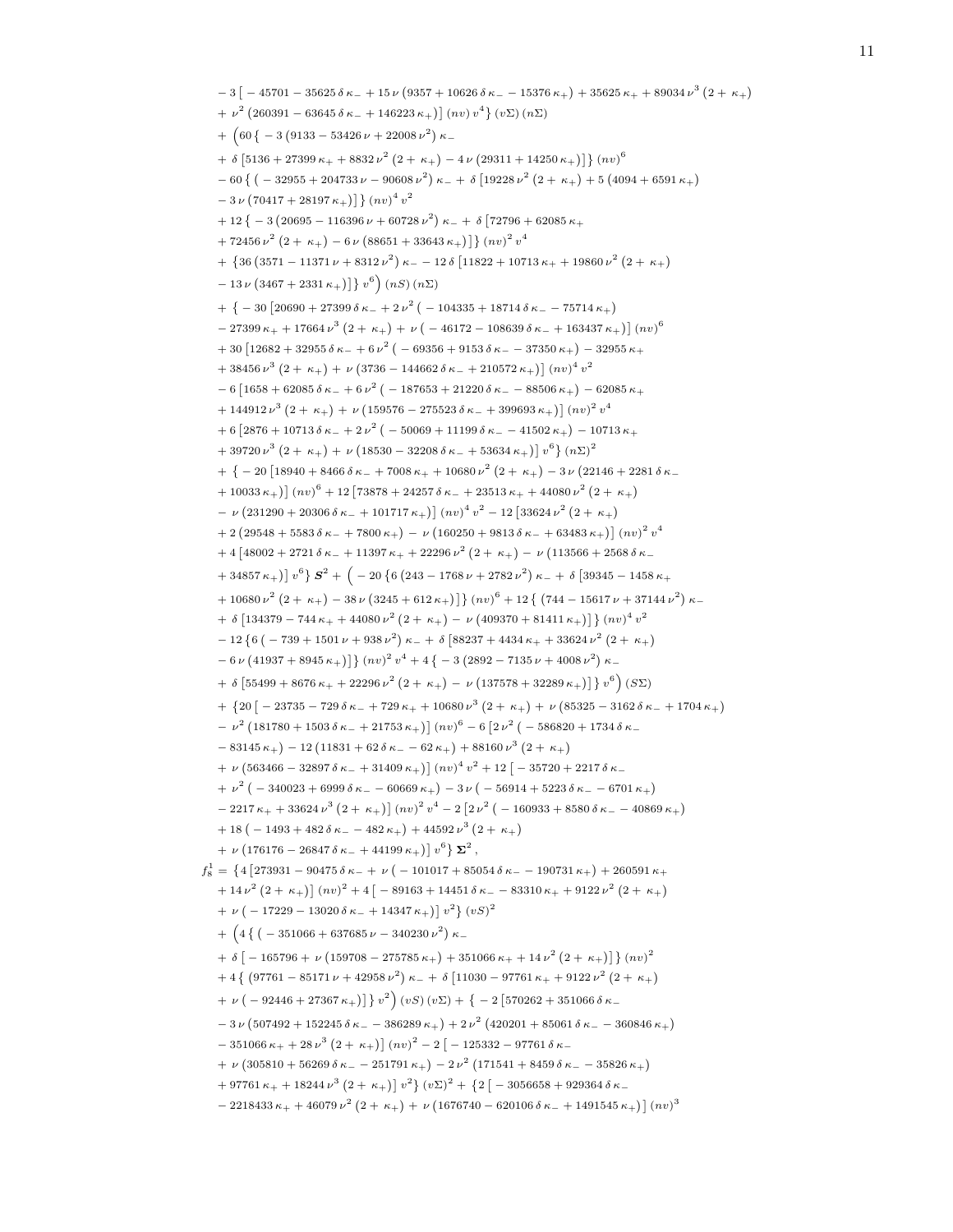```
+ [3214028 − 874916δ\kappa<sub>−</sub> + ν (361732 + 302654δ\kappa<sub>−</sub> − 80076\kappa<sub>+</sub>) + 2154322\kappa<sub>+</sub>
    -475778 \nu^2 (2+\kappa_+)[(nv) v^2 \} (vS) (nS) + (3147797 - 5829107 \nu + 2434345 \nu^2) \kappa_-+ \delta \left[ -801874 - 3147797 \kappa_+ + 46079 \nu^2 (2 + \kappa_+) + \nu (1009158 + 2111651 \kappa_+) \right] \} (nv)<sup>3</sup>
    + {(-1514619 + 1941197 \nu - 367419 \nu^2) \kappa + δ[997862 + \nu (114558 - 191365 \kappa_+)]+ 1514619 \kappa_+ – 237889 \nu^2 (2 + \kappa_+)} (nv) v^2(v\sum)(nS)+ {2 [5227548 - 1216896 \delta \kappa_- + \nu ( - 6893056 + 684456 \delta \kappa_- - 3387479 \kappa_+)
    +3075029 \,\kappa_+ +413377 \,\nu^2 \left(2+\,\kappa_+\right) \rceil \left(n v \right)^4-6 \left\lceil 1544838 - 328848 \,\delta \,\kappa_- \right\rceil+~\nu~(\,-\,2011336 + 138159~\delta \kappa_- - 853814 \kappa_+) + 907817 \kappa_+ + 82405 \nu^2~(2+ \kappa_+) ]~{(nv)}^2 v^2+ 4 [359181 - 57141 \delta \kappa_- + \nu (-616905 + 30384 \delta \kappa_- - 219799 \kappa_+ ) + 266628 \kappa_++30484 \nu^2 (2+\kappa_+)|v^4 (nS)^2 + (\{(3147797 - 5829107 \nu + 2434345 \nu^2) \kappa_-+ \delta \left[ -837370 - 3147797 \kappa_+ + 46079 \nu^2 (2 + \kappa_+) + \nu (125484 + 2111651 \kappa_+) \right] \} (nv)<sup>3</sup>
    + {(-1514619 + 1941197 \nu - 367419 \nu^2) \kappa + δ[914702 + \nu (700104 - 191365 \kappa_+)]+ 1514619 κ<sub>+</sub> − 237889 \nu^2 (2 + κ<sub>+</sub>)]} (nv) v^2) (vS) (n∑) + { [2673496 + 3147797 δ κ_
    + ν<sup>2</sup> (1386252 + 1194133δκ − − 5417435 κ<sub>+</sub>) − 3147797 κ<sub>+</sub> − 92158 ν<sup>3</sup> (2 + κ<sub>+</sub>)
    + ν ( − 4318238 − 3970379 δ κ<sub>−</sub> + 10265973 κ<sub>+</sub>)] (nv)^3 + [ − 688444 − 1514619 δ κ<sub>−</sub>
    + 3 \nu ( - 120938 + 355427 \delta \kappa - - 1365173 \kappa + ) + 1514619 \kappa + + 475778 \nu<sup>3</sup> (2 + \kappa + )
    + \nu^2 ( - 1396092 - 64765 \delta \kappa_- + 447495 \kappa_+)] (nv) v^2} (v \Sigma) (n \Sigma)+\left(2\left\{\right.(-4291925+8939519 \,\nu-3151201 \,\nu^2\right)\kappa_-+\delta\left[4026508+4291925 \,\kappa_+\right.+ 413377 \nu^2 (2 + \kappa_+) - 35 \nu (186627 + 116341 \kappa_+) \} (nv)^4-6\{(-1236665+2307365 \nu-635041 \nu^2)\kappa_-+\delta[1502404+1236665\kappa_++ 82405 \nu^2 (2 + \kappa_+) - \nu (2117145 + 991973 \kappa_+) ] \} (nv)^2 v^2+ 4 { (-323769 + 478747 \nu - 152020 \nu^2) \kappa + 6 [429376 + 323769 \kappa + + 30484 \nu^2 (2 + \kappa)- ν (690749 + 250183 κ<sub>+</sub>)]} v^4) (nS) (nΣ) + { [ν ( − 6095254 + 6505727 δ κ<sub>−</sub> − 15089577 κ<sub>+</sub>)
    -5(174488 + 858385 \delta \kappa_- - 858385 \kappa_+) - 826754 \nu^3 (2 + \kappa_+)+ \nu^2 (12407868 - 1782289 \delta \kappa_- + 9926159 \kappa_+) ](n v)^4 + 3 [\nu^2 ( - 4525560 + 358723 \delta \kappa_--2342669 \kappa_+) + 85 ( -980 + 14549 \delta \kappa_- - 14549 \kappa_+) + 164810 \nu^3 (2 + \kappa_+)
    + ν (3418150 − 1649669 δ κ − + 4122999 κ + )] (nv)^2 v^2 - 2[-26330 + 323769 8 κ −
    + 2 \nu^2 (-777095 + 45626 \delta \kappa_- - 295809 \kappa_+) - 323769 \kappa_+ + 60968 \nu^3 (2 + \kappa_+)+ ν (1204762 − 364465 δ κ − + 1012003 κ + )] v^4 } (n\Sigma)<sup>2</sup> + { − 4 [433968 − 47922 δ κ −
    +~\nu~(-~715366 + 10725 \, \delta \kappa_- - 315989 \, \kappa_+) + 142766 \, \kappa_+ + 76576 \, \nu^2~(2+\,\kappa_+) ]~{(nv)}^4+ 4 \left[645648 - 61356 \delta \kappa_- + \nu \left(-789234 + 15507 \delta \kappa_- - 356657 \kappa_+\right) + 187518 \kappa_++80846 \nu^2 (2 + \kappa_+)[(n\nu)^2 v^2 - 8[125822 - 7115 \delta \kappa_- + \nu (-74954 + 2894 \delta \kappa_--34242\,\kappa_{+}) + 30553\,\kappa_{+} + 6601\,\nu^2\,\left(2+\,\kappa_{+}\right)\,\left[\,v^4\,\right\}\,\mathbf{S}^2+ \left(-8\left\{(-95344+259201 \nu-59738 \nu^2\right) \kappa_-+\delta \left[354179+95344 \kappa_+ +38288 \nu^2 \left(2+\kappa_+\right)\right.\right.- \nu (485847 + 163357 \kappa<sub>+</sub>)} (nv)<sup>4</sup> + 8 { (−124437 + 308794 \nu − 71437 \nu<sup>2</sup>) \kappa<sub>−</sub>+ δ [510814 + 124437 \kappa_+ + 40423 \nu^2 (2 + \kappa_+) - \nu (564209 + 186082 \kappa_+)] \} (nv)<sup>2</sup> v<sup>2</sup>
    -8\{(-37668+65596 \nu - 18177 \nu^2)\kappa + \delta[170713+37668 \kappa + 6601 \nu^2(2+\kappa_{+})]-22\nu (5271+1688\,\kappa_+)]\frac{v^4}{(S\Sigma)} + (4\left[\nu^2(-1257006+49013\,\delta\,\kappa_- - 375727\,\kappa_+)\right]+ 16 ( − 12070 + 5959 δ κ − − 5959 κ + ) + 76576 \nu^3 (2 + κ + ) + \nu (1115375 − 211279 δ κ −
    +401967\,\kappa_{+}) \mid (nv)^{4} - 4\mid -298355 + 124437\,\delta\,\kappa_{-} + \nu^{2} \mid -1503589 + 55930\,\delta\,\kappa_{-} - 428094\,\kappa_{+})-124437\kappa_+ + 80846\,\nu^3\left(2 + \kappa_+\right) + \nu\left(1600063 - 247438\,\delta\,\kappa_-\right. + 496312\,\kappa_+\right)\right]\left(nv\right)^2\,v^2+4\{-87541+37668 δ κ − − 6 ν ( − 80620 + 8561 δ κ − − 21117 κ + ) − 37668 κ +
    + 13202 \nu^3 (2 + \kappa_+) + \nu^2 [12389 \delta \kappa_- - 9 (35739 + 9629 \kappa_+)] \nu^4] \Sigma^2f_8^2 = −2 [ − 902544 + 223199 δ κ<sub>−</sub> − 463094 κ<sub>+</sub> + 9198 ν<sup>2</sup> (2 + κ<sub>+</sub>)
    + ν ( - 396690 - 754 δ κ<sub>-</sub> + 5787 κ<sub>+</sub>)] (vS)<sup>2</sup> - 2 { (686293 - 899337 ν - 6182 ν<sup>2</sup>) κ<sub>-</sub>
    + \delta \left[ -480890 - 686293 \kappa_+ + 9198 \nu^2 (2 + \kappa_+) + \nu (-419408 + 6541 \kappa_+ ) \right] (vS)(v\Sigma)+ \lceil − 386486 − 686293 δ κ − + ν (96445 + 452939 δ κ − − 1825525 κ + \rangle + 686293 κ +
    + 18396 \nu^3 (2 + \kappa_+) + \nu^2 (-910930 + 7690 \delta \kappa_- + 5392 \kappa_+ ) (v \Sigma)^2+ \left[ -6363300 + 2012530 \delta \kappa_- - 3332386 \kappa_+ + 140100 \nu^2 (2 + \kappa_+) \right]
```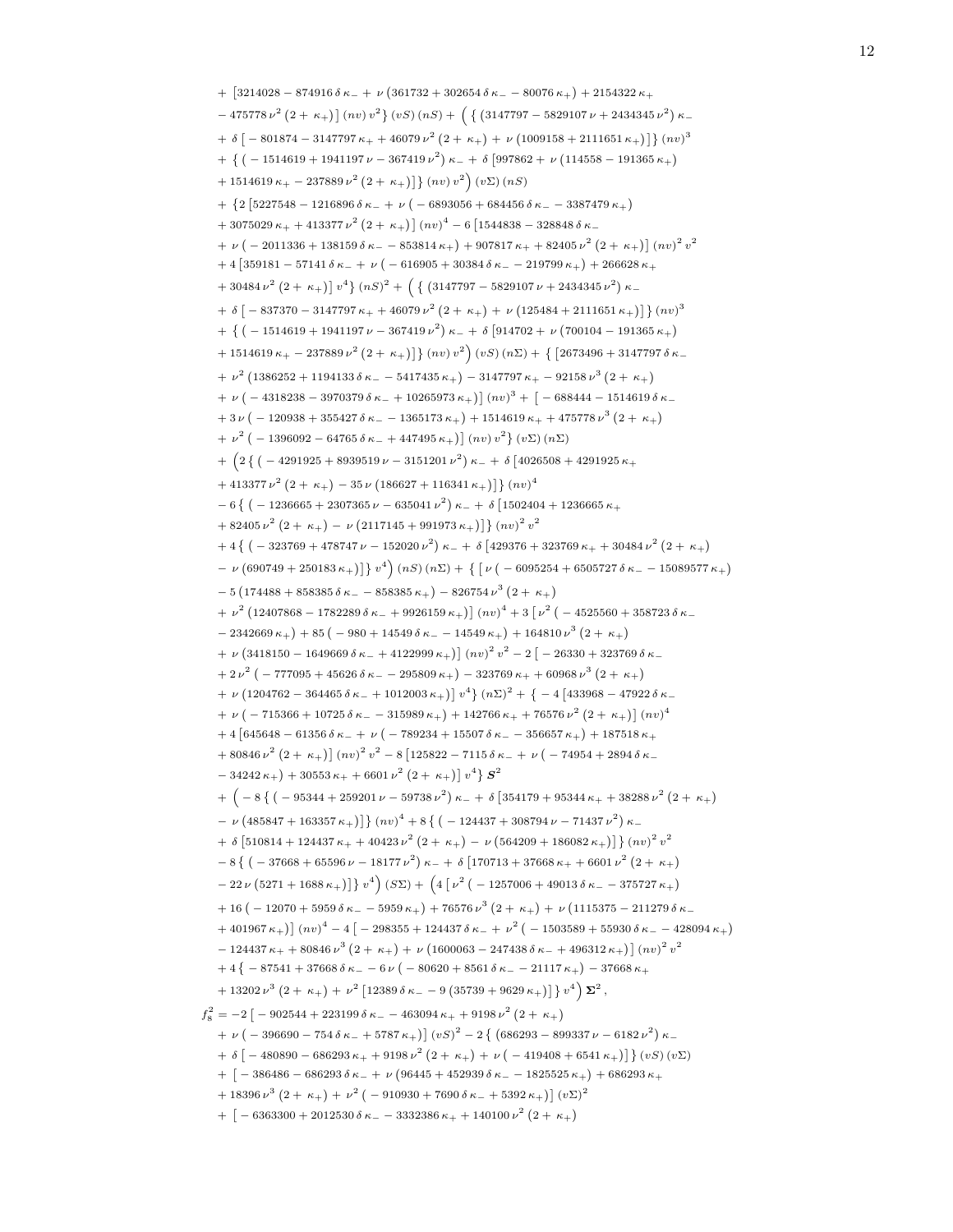$-2\nu(1950318+7900δκ_+169755κ_+)$  (nv) (vS) (nS)  $+$  {  $(2672458 - 3863205 \nu - 38450 \nu^2) \kappa_- + \delta$  [  $- 2063276 - 2672458 \kappa_+$ + 70050  $\nu^2$   $(2 + \kappa_+) - \nu$   $(1928546 + 161855 \kappa_+)$   $\}$   $(n\nu)$   $(v\Sigma)$   $(nS)$ +  $\{2\left[7031031 - 1519937 \delta \kappa_- + 2903969 \kappa_+ - 3306 \nu^2 (2 + \kappa_+) \right]$ + ν (3359898 + 12907 δ κ− + 727107 κ+)]  $(nv)^2 + \lceil$  − 9180930 + 1353406 δ κ−  $-3337204 \kappa_+ + 40356 \nu^2 (2 + \kappa_+) - 2 \nu (1918032 + 4963 \delta \kappa_- + 612954 \kappa_+) \big] v^2$ } (*nS*)<sup>2</sup> + { $(2672458 - 3863205 \nu - 38450 \nu^2) \kappa$  + δ $(70050 \nu^2 (2 + \kappa_+))$  $-$  ν (2054114 + 161855 κ<sub>+</sub>) − 2 (908446 + 1336229 κ<sub>+</sub>)]} (nv) (vS) (n∑) + {817592 + 2672458  $\delta \kappa$  - - 2672458  $\kappa$  + - 140100  $\nu^3$  (2 +  $\kappa$  +) + ν (521708 - 1850675 δ κ - + 7195591 κ + ) + ν<sup>2</sup> [ - 54250 δ κ - $+44\left(95009+8590\,\kappa_{+}\right)\right]\left\{ n\upsilon\right) \left( v\Sigma\right) \left( n\Sigma\right) +\left(\left\{ -4\left(2211953-2682774\,\nu+24161\,\nu^{2}\right)\kappa_{-}\right.\right.$  $+ 2 \delta \left[ 6095633 + 4423906 \kappa_+ - 3306 \nu^2 (2 + \kappa_+) + \nu (3369929 + 714200 \kappa_+) \right] \} (nv)^2$  $+ \{-2(-2345305 + 2098821 \nu + 326 \nu^2) \kappa_- + 2 \delta^- - 4610579 - 2345305 \kappa_+$  $+ 20178 \nu^2 (2 + \kappa_+) - \nu (1887473 + 607991 \kappa_+ ) \right] \nu^2 (nS) (n\Sigma)$ + {  $[529810 - 4423906 δ κ_ + ν ( − 9756929 + 2325674 δ κ_ - − 11173486 κ_ +)$  $+ 4423906 \kappa_+ + 6612 \nu^3 (2 + \kappa_+) - 2 \nu^2 (3364415 + 11254 \delta \kappa_- + 702946 \kappa_+) ]$   $(nv)^2$ +  $\left[5\left(-185396+469061 \delta \kappa_-\right) -40356 \nu^3 \left(2+\kappa_+\right)\right]$ +  $ν^2$  (3647998 - 10252δ κ<sub>-</sub> + 1226234 κ<sub>+</sub>) +  $ν$  (9257888 - 745415δ κ<sub>-</sub>  $+ 5436025 \kappa_+$ )  $v^2$   $\}$   $(n\Sigma)^2$  +  $\{ -2 \left[ 759660 - 171224 \delta \kappa_- + 1669 \nu \delta \kappa_- \right]$ + 412592  $\kappa_+$  + 22248  $\nu^2$   $(2 + \kappa_+)$  + 24  $\nu$   $(4621 + 8133 \kappa_+)$   $(nv)^2$ + [1406688 − 302336 δ κ<sub>−</sub> + 803672 κ<sub>+</sub> − 7320 ν<sup>2</sup> (2 + κ<sub>+</sub>) + ν (417852 + 2806 δ κ<sub>−</sub>  $+ 444750 \,\kappa_{+})\, v^{2}\} S^{2} + \Big(-2\left\{\left(-583816 + 491373 \,\nu - 28924 \,\nu^{2}\right) \kappa_{-}\right.$ + δ  $[976976 + 583816 \kappa_+ + 22248 \nu^2 (2 + \kappa_+) + \nu (80996 + 193523 \kappa_+)] \}$  (nv)<sup>2</sup>  $-4\{2(138251 - 95925 \nu + 488 \nu^2) \kappa + \delta \big(-499190 - 276502 \kappa + 1830 \nu^2 (2 + \kappa + 1) \big)$  $- \nu (87269 + 110486 \kappa_+)$  }  $v^2$  (SΣ) + { [ − 118138 + 583816 δ κ \_  $-583816\,\kappa_+ + 44496\,\nu^3\,\big(2+\kappa_+\big)+\nu^2\,\big(34756+25586\,\delta\,\kappa_- + 361460\,\kappa_+\big)$ + ν (2720885 − 148925 δ κ− + 1316557 κ+)]  $(nv)^2 + [357386 - 553004 \delta \kappa$ − +  $\nu$  ( - 2888077 + 81364 δ κ - - 1187372 κ + ) +  $\nu^2$  ( - 225662 + 854 δ κ - - 442798 κ + )  $+ 553004 \kappa_+ + 7320 \nu^3 (2 + \kappa_+) | v^2 \} \Sigma^2$ ,  $f_8^3 = 3 [11798 + 265 \delta \kappa_- + 4 \nu ( -10242 + 463 \delta \kappa_- - 5019 \kappa_+) + 4977 \kappa_+ + 672 \nu^2 (2 + \kappa_+)] (nS)^2$  $+ 6\{-2(1178 - 5217 \nu + 2020 \nu^2)\kappa_- + \delta [4643 + 2356 \kappa_+ + 336 \nu^2 (2 + \kappa_+)]$  $-2\nu\left(10129+5482\,\kappa_{+}\right)\right]\left\{ \left(nS\right)\left(n\Sigma\right)-3\left[4\nu^2\left(-10066+547\,\delta\,\kappa_{-}-6029\,\kappa_{+}\right)\right]\right\}$  $+4(-2+589 \delta \kappa_- -589 \kappa_+) +672 \nu^3 (2+\kappa_+) + \nu (10014-10699 \delta \kappa_- +15411 \kappa_+ ) \big] (\mathbf{n} \Sigma)^2$  $+\left[-14234-265\,\delta\,\kappa_-\right. -4\,\nu\,\left(-9402+463\,\delta\,\kappa_-\right. -5019\,\kappa_+\right)$  −  $4977$   $\kappa_+$  − 672  $\nu^2\,\left(2+\,\kappa_+\right)\right]$   $\boldsymbol{S}^2$ +  $\{4(1178 - 5217 \nu + 2020 \nu^2)\ \kappa_{-} - 20\ \delta[3671 + 2356 \kappa_{+} + 336 \nu^2(2 + \kappa_{+})$  $-2\nu(9751+5482\kappa_+)$ }  $(S\Sigma) + [4\nu^2(-10234+547\delta\kappa_- - 6029\kappa_+)]$  $+4(13 + 589 \delta \kappa_- - 589 \kappa_+) + 672 \nu^3 (2 + \kappa_+) + \nu (9942 - 10699 \delta \kappa_- + 15411 \kappa_+) \mathbf{Z}^2$ .

- <span id="page-12-0"></span>[1] R. Abbott et al. (LIGO Scientific, VIRGO, KAGRA), GWTC-3: Compact Binary Coalescences Observed by LIGO and Virgo During the Second Part of the Third Observing Run, (2021), [arXiv:2111.03606 \[gr-qc\].](https://arxiv.org/abs/2111.03606)
- [2] A. H. Nitz, S. Kumar, Y.-F. Wang, S. Kastha, S. Wu, M. Schäfer, R. Dhurkunde, and C. D. Capano, 4-OGC: Catalog of gravitational waves from compact-binary mergers, (2021), [arXiv:2112.06878 \[astro-ph.HE\].](https://arxiv.org/abs/2112.06878)
- <span id="page-12-1"></span>[3] S. Olsen, T. Venumadhav, J. Mushkin, J. Roulet, B. Za-

ckay, and M. Zaldarriaga, New binary black hole mergers in the LIGO–Virgo O3a data, (2022), [arXiv:2201.02252](https://arxiv.org/abs/2201.02252) [\[astro-ph.HE\].](https://arxiv.org/abs/2201.02252)

- <span id="page-12-2"></span>[4] P. Amaro-Seoane et al. (LISA), Laser Interferometer Space Antenna, (2017), [arXiv:1702.00786 \[astro-ph.IM\].](https://arxiv.org/abs/1702.00786)
- <span id="page-12-3"></span>[5] M. Punturo et al., The einstein telescope: A thirdgeneration gravitational wave observatory, [Class. Quant.](https://doi.org/10.1088/0264-9381/27/19/194002) Grav. 27[, 194002 \(2010\).](https://doi.org/10.1088/0264-9381/27/19/194002)
- <span id="page-12-4"></span>[6] R. A. Porto, The Tune of Love and the Nature(ness) of Spacetime, [Fortsch. Phys.](https://doi.org/10.1002/prop.201600064) 64, 723 (2016), [arXiv:1606.08895.](https://arxiv.org/abs/1606.08895)
- [7] R. A. Porto, The Music of the Spheres: The Dawn of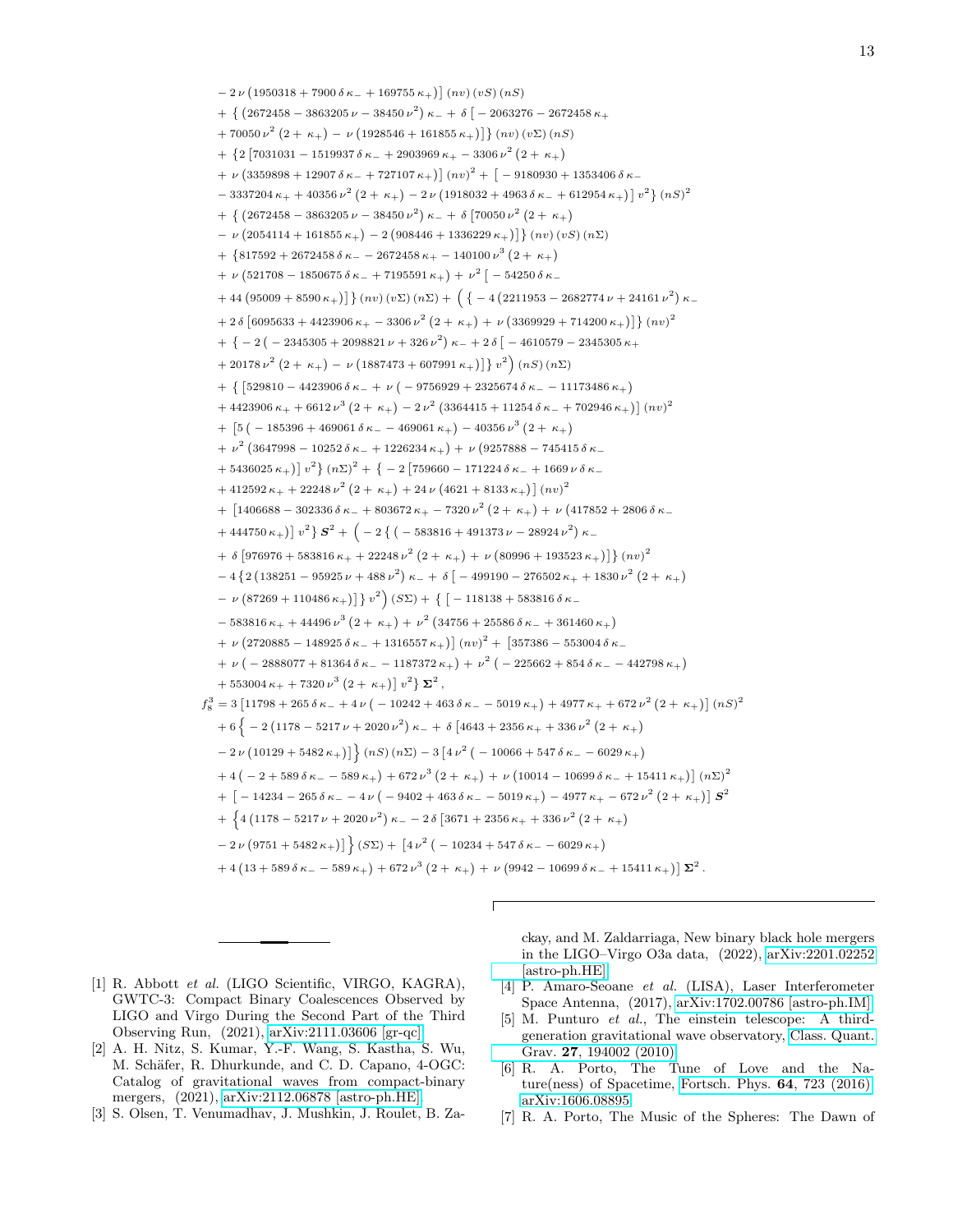Gravitational Wave Science, (2017), [arXiv:1703.06440](https://arxiv.org/abs/1703.06440) [\[physics.pop-ph\].](https://arxiv.org/abs/1703.06440)

- [8] M. Maggiore et al., Science Case for the Einstein Telescope, [JCAP](https://doi.org/10.1088/1475-7516/2020/03/050) 03, 050, [arXiv:1912.02622 \[astro-ph.CO\].](https://arxiv.org/abs/1912.02622)
- <span id="page-13-0"></span>[9] R. Alves Batista et al., EuCAPT White Paper: Opportunities and Challenges for Theoretical Astroparticle Physics in the Next Decade, (2021), [arXiv:2110.10074](https://arxiv.org/abs/2110.10074) [\[astro-ph.HE\].](https://arxiv.org/abs/2110.10074)
- <span id="page-13-1"></span>[10] D. Kushnir, M. Zaldarriaga, J. A. Kollmeier, and R. Waldman, GW150914: Spin based constraints on the merger time of the progenitor system, [Mon. Not. Roy.](https://doi.org/10.1093/mnras/stw1684) Astron. Soc. 462[, 844 \(2016\),](https://doi.org/10.1093/mnras/stw1684) [arXiv:1605.03839 \[astro](https://arxiv.org/abs/1605.03839)[ph.HE\].](https://arxiv.org/abs/1605.03839)
- [11] W. M. Farr, S. Stevenson, M. Coleman Miller, I. Mandel, B. Farr, and A. Vecchio, Distinguishing Spin-Aligned and Isotropic Black Hole Populations With Gravitational Waves, Nature 548[, 426 \(2017\),](https://doi.org/10.1038/nature23453) [arXiv:1706.01385 \[astro](https://arxiv.org/abs/1706.01385)[ph.HE\].](https://arxiv.org/abs/1706.01385)
- [12] J. Roulet, H. S. Chia, S. Olsen, L. Dai, T. Venumadhav, B. Zackay, and M. Zaldarriaga, Distribution of effective spins and masses of binary black holes from the LIGO and Virgo O1–O3a observing runs, [Phys. Rev. D](https://doi.org/10.1103/PhysRevD.104.083010) 104, [083010 \(2021\),](https://doi.org/10.1103/PhysRevD.104.083010) [arXiv:2105.10580 \[astro-ph.HE\].](https://arxiv.org/abs/2105.10580)
- <span id="page-13-12"></span>[13] T. A. Callister, C.-J. Haster, K. K. Y. Ng, S. Vitale, and W. M. Farr, Who Ordered That? Unequal-mass Binary Black Hole Mergers Have Larger Effective Spins, [Astro](https://doi.org/10.3847/2041-8213/ac2ccc)[phys. J. Lett.](https://doi.org/10.3847/2041-8213/ac2ccc) 922, L5 (2021), [arXiv:2106.00521 \[astro](https://arxiv.org/abs/2106.00521)[ph.HE\].](https://arxiv.org/abs/2106.00521)
- [14] Y. Bouffanais, M. Mapelli, F. Santoliquido, N. Giacobbo, U. N. Di Carlo, S. Rastello, M. C. Artale, and G. Iorio, New insights on binary black hole formation channels after GWTC-2: young star clusters versus isolated binaries, [Mon. Not. Roy. Astron. Soc.](https://doi.org/10.1093/mnras/stab2438) 507, 5224 (2021), [arXiv:2102.12495 \[astro-ph.HE\].](https://arxiv.org/abs/2102.12495)
- <span id="page-13-2"></span>[15] G. Franciolini, R. Cotesta, N. Loutrel, E. Berti, P. Pani, and A. Riotto, How to assess the primordial origin of single gravitational-wave events with mass, spin, eccentricity, and deformability measurements, (2021), [arXiv:2112.10660 \[astro-ph.CO\].](https://arxiv.org/abs/2112.10660)
- <span id="page-13-3"></span>[16] A. Arvanitaki and S. Dubovsky, Exploring the String Axiverse with Precision Black Hole Physics, [Phys. Rev. D](https://doi.org/10.1103/PhysRevD.83.044026) 83[, 044026 \(2011\),](https://doi.org/10.1103/PhysRevD.83.044026) [arXiv:1004.3558 \[hep-th\].](https://arxiv.org/abs/1004.3558)
- <span id="page-13-14"></span>[17] D. Baumann, H. S. Chia, and R. A. Porto, Probing Ultralight Bosons with Binary Black Holes, [Phys. Rev. D](https://doi.org/10.1103/PhysRevD.99.044001) 99[, 044001 \(2019\),](https://doi.org/10.1103/PhysRevD.99.044001) [arXiv:1804.03208.](https://arxiv.org/abs/1804.03208)
- <span id="page-13-15"></span>[18] D. Baumann, H. S. Chia, R. A. Porto, and J. Stout, Gravitational Collider Physics, [Phys. Rev. D](https://doi.org/10.1103/PhysRevD.101.083019) 101, 083019 [\(2020\),](https://doi.org/10.1103/PhysRevD.101.083019) [arXiv:1912.04932.](https://arxiv.org/abs/1912.04932)
- [19] S. Vitale, R. Lynch, J. Veitch, V. Raymond, and R. Sturani, Measuring the spin of black holes in binary systems using gravitational waves, [Phys. Rev. Lett.](https://doi.org/10.1103/PhysRevLett.112.251101) 112, 251101 [\(2014\),](https://doi.org/10.1103/PhysRevLett.112.251101) [arXiv:1403.0129 \[gr-qc\].](https://arxiv.org/abs/1403.0129)
- [20] K. K. Ng, M. Isi, C.-J. Haster, and S. Vitale, Multiband gravitational-wave searches for ultralight bosons, [Phys.](https://doi.org/10.1103/PhysRevD.102.083020) Rev. D 102[, 083020 \(2020\),](https://doi.org/10.1103/PhysRevD.102.083020) [arXiv:2007.12793 \[gr-qc\].](https://arxiv.org/abs/2007.12793)
- [21] R. Abbott et al. (LIGO Scientific, VIRGO, KAGRA), All-sky search for gravitational wave emission from scalar boson clouds around spinning black holes in LIGO O3 data, (2021), [arXiv:2111.15507 \[astro-ph.HE\].](https://arxiv.org/abs/2111.15507)
- [22] Q. Ding, X. Tong, and Y. Wang, Gravitational Collider Physics via Pulsar-Black Hole Binaries, [Astrophys. J.](https://doi.org/10.3847/1538-4357/abd803) 908[, 78 \(2021\),](https://doi.org/10.3847/1538-4357/abd803) [arXiv:2009.11106 \[astro-ph.HE\].](https://arxiv.org/abs/2009.11106)
- <span id="page-13-13"></span>[23] T. Takahashi and T. Tanaka, Axion clouds may survive the perturbative tidal interaction over the early

inspiral phase of black hole binaries [10.1088/1475-](https://doi.org/10.1088/1475-7516/2021/10/031) [7516/2021/10/031](https://doi.org/10.1088/1475-7516/2021/10/031) (2021), [arXiv:2106.08836 \[gr-qc\].](https://arxiv.org/abs/2106.08836)

- <span id="page-13-4"></span>[24] E. Maggio, P. Pani, and G. Raposo, Testing the nature of dark compact objects with gravitational waves, (2021), [arXiv:2105.06410 \[gr-qc\].](https://arxiv.org/abs/2105.06410)
- <span id="page-13-5"></span>[25] P. Ajith et al., The NINJA-2 catalog of hybrid post-Newtonian/numerical-relativity waveforms for nonprecessing black-hole binaries, [Class. Quant. Grav.](https://doi.org/10.1088/0264-9381/29/12/124001) 29, [124001 \(2012\),](https://doi.org/10.1088/0264-9381/29/12/124001) [Erratum: Class.Quant.Grav. 30, 199401 (2013)], [arXiv:1201.5319 \[gr-qc\].](https://arxiv.org/abs/1201.5319)
- [26] B. Szilágyi, J. Blackman, A. Buonanno, A. Taracchini, H. P. Pfeiffer, M. A. Scheel, T. Chu, L. E. Kidder, and Y. Pan, Approaching the Post-Newtonian Regime with Numerical Relativity: A Compact-Object Binary Simulation Spanning 350 Gravitational-Wave Cycles, [Phys.](https://doi.org/10.1103/PhysRevLett.115.031102) Rev. Lett. 115[, 031102 \(2015\),](https://doi.org/10.1103/PhysRevLett.115.031102) [arXiv:1502.04953 \[gr-qc\].](https://arxiv.org/abs/1502.04953)
- [27] T. Dietrich et al., CoRe database of binary neutron star merger waveforms, [Class. Quant. Grav.](https://doi.org/10.1088/1361-6382/aaebc0) 35, 24LT01 [\(2018\),](https://doi.org/10.1088/1361-6382/aaebc0) [arXiv:1806.01625 \[gr-qc\].](https://arxiv.org/abs/1806.01625)
- <span id="page-13-6"></span>[28] L. Barack and A. Pound, Self-force and radiation reaction in general relativity, [Rept. Prog. Phys.](https://doi.org/10.1088/1361-6633/aae552) 82, 016904 [\(2019\),](https://doi.org/10.1088/1361-6633/aae552) [arXiv:1805.10385 \[gr-qc\].](https://arxiv.org/abs/1805.10385)
- <span id="page-13-7"></span>[29] L. Blanchet, Gravitational Radiation from Post-Newtonian Sources and Inspiralling Compact Binaries, [Living Rev.Rel.](https://doi.org/10.12942/lrr-2014-2) 17, 2 (2014), [arXiv:1310.1528 \[gr-qc\].](https://arxiv.org/abs/1310.1528)
- [30] G. Schäfer and P. Jaranowski, Hamiltonian formulation of general relativity and post-Newtonian dynamics of compact binaries, [Living Rev. Rel.](https://doi.org/10.1007/s41114-018-0016-5) 21, 7 (2018), [arXiv:1805.07240.](https://arxiv.org/abs/1805.07240)
- <span id="page-13-8"></span>[31] R. A. Porto, The effective field theorist's approach to gravitational dynamics, [Phys. Rept.](https://doi.org/10.1016/j.physrep.2016.04.003) 633, 1 (2016), [arXiv:1601.04914.](https://arxiv.org/abs/1601.04914)
- <span id="page-13-9"></span>[32] A. Buonanno, B. Iyer, E. Ochsner, Y. Pan, and B. S. Sathyaprakash, Comparison of post-Newtonian templates for compact binary inspiral signals in gravitational-wave detectors, [Phys. Rev. D](https://doi.org/10.1103/PhysRevD.80.084043) 80, 084043 [\(2009\),](https://doi.org/10.1103/PhysRevD.80.084043) [arXiv:0907.0700 \[gr-qc\].](https://arxiv.org/abs/0907.0700)
- [33] M. Pürrer and C.-J. Haster, Gravitational waveform accuracy requirements for future ground-based detectors, [Phys. Rev. Res.](https://doi.org/10.1103/PhysRevResearch.2.023151) 2, 023151 (2020), [arXiv:1912.10055 \[gr](https://arxiv.org/abs/1912.10055)[qc\].](https://arxiv.org/abs/1912.10055)
- [34] D. Ferguson, K. Jani, P. Laguna, and D. Shoemaker, Assessing the readiness of numerical relativity for LISA and 3G detectors, Phys. Rev. D 104[, 044037 \(2021\),](https://doi.org/10.1103/PhysRevD.104.044037) [arXiv:2006.04272 \[gr-qc\].](https://arxiv.org/abs/2006.04272)
- <span id="page-13-10"></span>[35] S. Galaudage, C. Talbot, T. Nagar, D. Jain, E. Thrane, and I. Mandel, Building Better Spin Models for Merging Binary Black Holes: Evidence for Nonspinning and Rapidly Spinning Nearly Aligned Subpopulations, [Astro](https://doi.org/10.3847/2041-8213/ac2f3c)[phys. J. Lett.](https://doi.org/10.3847/2041-8213/ac2f3c) 921, L15 (2021), [arXiv:2109.02424 \[gr-qc\].](https://arxiv.org/abs/2109.02424)
- <span id="page-13-11"></span>[36] T. Damour, P. Jaranowski, and G. Schäfer, Nonlocal-In-Time Action for the Fourth Post-Newtonian Conservative Dynamics of Two-Body Systems, [Phys. Rev. D](https://doi.org/10.1103/PhysRevD.89.064058) 89, [064058 \(2014\),](https://doi.org/10.1103/PhysRevD.89.064058) [arXiv:1401.4548.](https://arxiv.org/abs/1401.4548)
- [37] P. Jaranowski and G. Schäfer, Derivation of local-intime fourth post-Newtonian ADM Hamiltonian for spinless compact binaries, Phys. Rev. D92[, 124043 \(2015\),](https://doi.org/10.1103/PhysRevD.92.124043) [arXiv:1508.01016.](https://arxiv.org/abs/1508.01016)
- [38] L. Bernard, L. Blanchet, A. Bohe, G. Faye, and S. Marsat, Fokker action of nonspinning compact binaries at the fourth post-Newtonian approximation, [Phys.](https://doi.org/10.1103/PhysRevD.93.084037) Rev. D 93[, 084037 \(2016\),](https://doi.org/10.1103/PhysRevD.93.084037) [arXiv:1512.02876.](https://arxiv.org/abs/1512.02876)
- [39] L. Bernard, L. Blanchet, A. Bohe, G. Faye, and S. Marsat, Dimensional regularization of the IR diver-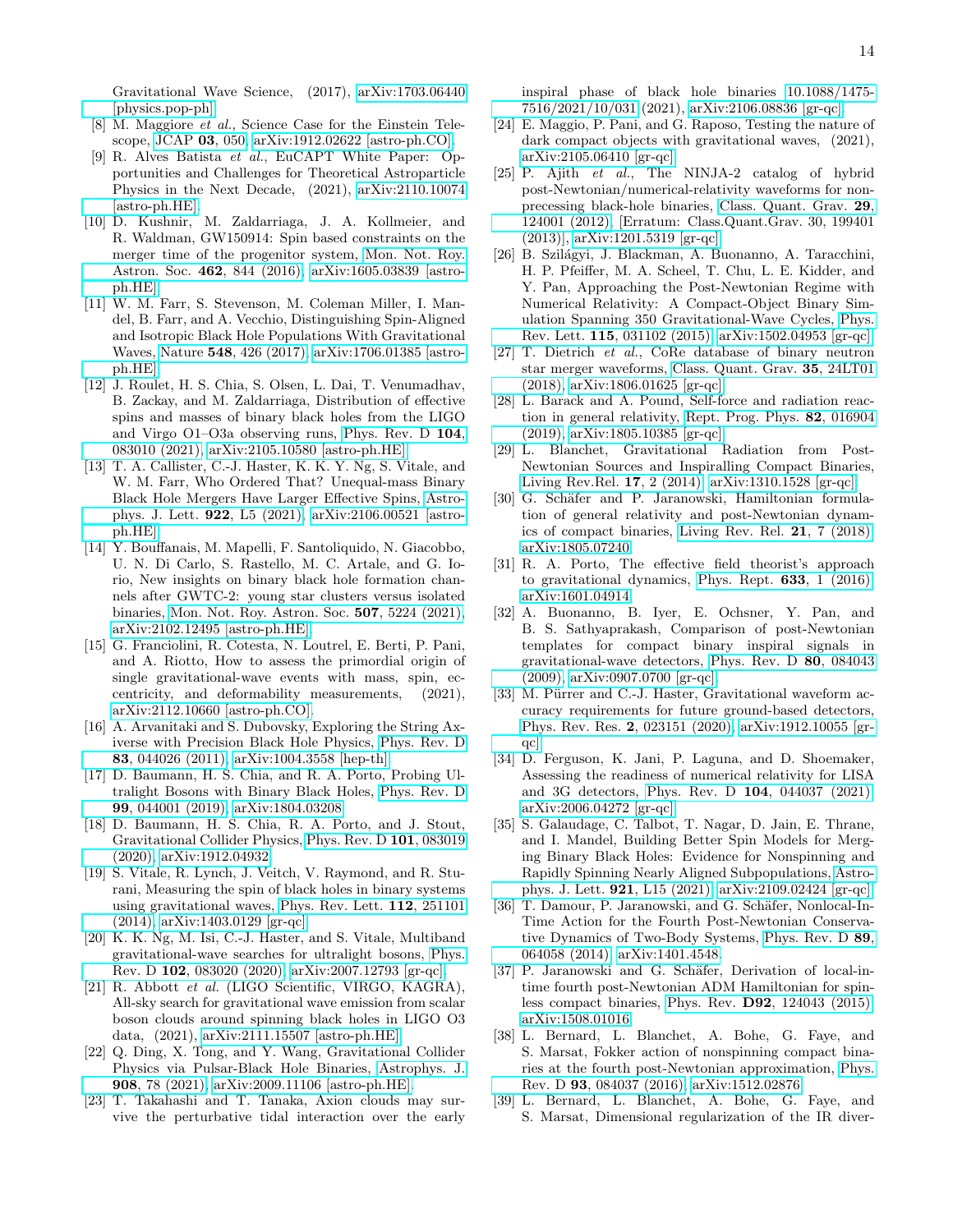gences in the Fokker action of point-particle binaries at the fourth post-Newtonian order, [Phys. Rev.](https://doi.org/10.1103/PhysRevD.96.104043) D96, [104043 \(2017\),](https://doi.org/10.1103/PhysRevD.96.104043) [arXiv:1706.08480.](https://arxiv.org/abs/1706.08480)

- [40] T. Marchand, L. Bernard, L. Blanchet, and G. Faye, Ambiguity-Free Completion of the Equations of Motion of Compact Binary Systems at the Fourth Post-Newtonian Order, Phys. Rev. D 97[, 044023 \(2018\),](https://doi.org/10.1103/PhysRevD.97.044023) [arXiv:1707.09289.](https://arxiv.org/abs/1707.09289)
- [41] D. Bini, T. Damour, and A. Geralico, Novel approach to binary dynamics: application to the fifth post-Newtonian level, Phys. Rev. Lett. 123[, 231104 \(2019\),](https://doi.org/10.1103/PhysRevLett.123.231104) [arXiv:1909.02375 \[gr-qc\].](https://arxiv.org/abs/1909.02375)
- <span id="page-14-12"></span>[42] C. Galley, A. Leibovich, R. A. Porto, and A. Ross, Tail Effect in Gravitational Radiation Reaction: Time Nonlocality and Renormalization Group Evolution, [Phys. Rev.](https://doi.org/10.1103/PhysRevD.93.124010) D 93[, 124010 \(2016\),](https://doi.org/10.1103/PhysRevD.93.124010) [arXiv:1511.07379.](https://arxiv.org/abs/1511.07379)
- [43] R. A. Porto and I. Rothstein, Apparent Ambiguities in the Post-Newtonian Expansion for Binary Systems, Phys. Rev. D 96[, 024062 \(2017\),](https://doi.org/10.1103/PhysRevD.96.024062) [arXiv:1703.06433.](https://arxiv.org/abs/1703.06433)
- [44] R. A. Porto, Lamb Shift and the Gravitational Binding Energy for Binary Black Holes, [Phys. Rev. D](https://doi.org/10.1103/PhysRevD.96.024063) 96, 024063 [\(2017\),](https://doi.org/10.1103/PhysRevD.96.024063) [arXiv:1703.06434.](https://arxiv.org/abs/1703.06434)
- [45] S. Foffa and R. Sturani, Dynamics of the gravitational two-body problem at fourth post-Newtonian order and at quadratic order in the Newton constant, [Phys. Rev. D](https://doi.org/10.1103/PhysRevD.87.064011) 87[, 064011 \(2013\),](https://doi.org/10.1103/PhysRevD.87.064011) [arXiv:1206.7087 \[gr-qc\].](https://arxiv.org/abs/1206.7087)
- [46] S. Foffa, R. A. Porto, I. Rothstein, and R. Sturani, Conservative dynamics of binary systems to fourth Post-Newtonian order in the EFT approach II: Renormalized Lagrangian, Phys. Rev. D100[, 024048 \(2019\),](https://doi.org/10.1103/PhysRevD.100.024048) [arXiv:1903.05118.](https://arxiv.org/abs/1903.05118)
- [47] T. Marchand, Q. Henry, F. Larrouturou, S. Marsat, G. Faye, and L. Blanchet, The mass quadrupole moment of compact binary systems at the fourth post-Newtonian order, [Class. Quant. Grav.](https://doi.org/10.1088/1361-6382/ab9ce1) 37, 215006 (2020), [arXiv:2003.13672 \[gr-qc\].](https://arxiv.org/abs/2003.13672)
- <span id="page-14-0"></span>[48] Q. Henry, G. Faye, and L. Blanchet, The current-type quadrupole moment and gravitational-wave mode  $(\ell, m)$  $=(2, 1)$  of compact binary systems at the third post-Newtonian order, [Class. Quant. Grav.](https://doi.org/10.1088/1361-6382/ac1850) 38, 185004 (2021), [arXiv:2105.10876 \[gr-qc\].](https://arxiv.org/abs/2105.10876)
- <span id="page-14-1"></span>[49] J. Blümlein, A. Maier, P. Marquard, and G. Schäfer, The fifth-order post-Newtonian Hamiltonian dynamics of two-body systems from an effective field theory approach: potential contributions, [Nucl. Phys. B](https://doi.org/10.1016/j.nuclphysb.2021.115352) 965, [115352 \(2021\),](https://doi.org/10.1016/j.nuclphysb.2021.115352) [arXiv:2010.13672 \[gr-qc\].](https://arxiv.org/abs/2010.13672)
- [50] J. Blümlein, A. Maier, P. Marquard, and G. Schäfer, The fifth-order post-Newtonian Hamiltonian dynamics of two-body systems from an effective field theory approach, (2021), [arXiv:2110.13822 \[gr-qc\].](https://arxiv.org/abs/2110.13822)
- [51] S. Foffa and R. Sturani, Hereditary terms at next-toleading order in two-body gravitational dynamics, [Phys.](https://doi.org/10.1103/PhysRevD.101.064033) Rev. D 101[, 064033 \(2020\),](https://doi.org/10.1103/PhysRevD.101.064033) [arXiv:1907.02869 \[gr-qc\].](https://arxiv.org/abs/1907.02869)
- [52] G. L. Almeida, S. Foffa, and R. Sturani, Tail contributions to gravitational conservative dynamics, (2021), [arXiv:2110.14146 \[gr-qc\].](https://arxiv.org/abs/2110.14146)
- [53] J. Blümlein, A. Maier, P. Marquard, and G. Schäfer, Testing binary dynamics in gravity at the sixth post-Newtonian level, Phys. Lett. B 807[, 135496 \(2020\),](https://doi.org/10.1016/j.physletb.2020.135496) [arXiv:2003.07145 \[gr-qc\].](https://arxiv.org/abs/2003.07145)
- [54] J. Blümlein, A. Maier, P. Marquard, and G. Schäfer, The 6th post-Newtonian potential terms at  $O(G_N^4)$ , [Phys.](https://doi.org/10.1016/j.physletb.2021.136260) Lett. B 816[, 136260 \(2021\),](https://doi.org/10.1016/j.physletb.2021.136260) [arXiv:2101.08630 \[gr-qc\].](https://arxiv.org/abs/2101.08630)
- [55] D. Bini, T. Damour, and A. Geralico, Sixth post-

Newtonian local-in-time dynamics of binary systems, Phys. Rev. D 102[, 024061 \(2020\),](https://doi.org/10.1103/PhysRevD.102.024061) [arXiv:2004.05407 \[gr](https://arxiv.org/abs/2004.05407)[qc\].](https://arxiv.org/abs/2004.05407)

- <span id="page-14-2"></span>[56] D. Bini, T. Damour, and A. Geralico, Sixth post-Newtonian nonlocal-in-time dynamics of binary systems, Phys. Rev. D 102[, 084047 \(2020\),](https://doi.org/10.1103/PhysRevD.102.084047) [arXiv:2007.11239 \[gr](https://arxiv.org/abs/2007.11239)[qc\].](https://arxiv.org/abs/2007.11239)
- <span id="page-14-3"></span>[57] S. Marsat, A. Bohe, G. Faye, and L. Blanchet, Next-tonext-to-leading order spin-orbit effects in the equations of motion of compact binary systems, [Class. Quant. Grav.](https://doi.org/10.1088/0264-9381/30/5/055007) 30[, 055007 \(2013\),](https://doi.org/10.1088/0264-9381/30/5/055007) [arXiv:1210.4143 \[gr-qc\].](https://arxiv.org/abs/1210.4143)
- <span id="page-14-4"></span>[58] A. Bohé, S. Marsat, and L. Blanchet, Next-to-nextto-leading order spin–orbit effects in the gravitational wave flux and orbital phasing of compact binaries, [Class.](https://doi.org/10.1088/0264-9381/30/13/135009) Quant. Grav. 30[, 135009 \(2013\),](https://doi.org/10.1088/0264-9381/30/13/135009) [arXiv:1303.7412 \[gr-qc\].](https://arxiv.org/abs/1303.7412)
- <span id="page-14-5"></span>[59] R. A. Porto, Post-Newtonian Corrections to the Motion of Spinning Bodies in NRGR, [Phys. Rev. D](https://doi.org/10.1103/PhysRevD.73.104031) 73, 104031 [\(2006\),](https://doi.org/10.1103/PhysRevD.73.104031) [arXiv:gr-qc/0511061.](https://arxiv.org/abs/gr-qc/0511061)
- [60] R. A. Porto and I. Z. Rothstein, The hyperfine Einstein-Infeld-Hoffmann potential, [Phys. Rev. Lett.](https://doi.org/10.1103/PhysRevLett.97.021101) 97, 021101 [\(2006\),](https://doi.org/10.1103/PhysRevLett.97.021101) [arXiv:gr-qc/0604099 \[gr-qc\].](https://arxiv.org/abs/gr-qc/0604099)
- [61] R. A. Porto and I. Rothstein, Spin(1)Spin(2) Effects in the Motion of Inspiralling Compact Binaries at Third Order in the Post-Newtonian Expansion, [Phys. Rev. D](https://doi.org/10.1103/PhysRevD.78.044012, 10.1103/PhysRevD.81.029904) 78[, 044012 \(2008\),](https://doi.org/10.1103/PhysRevD.78.044012, 10.1103/PhysRevD.81.029904) [Erratum: Phys. Rev. D 81 (2010) 029904], [arXiv:0802.0720.](https://arxiv.org/abs/0802.0720)
- <span id="page-14-14"></span>[62] R. A. Porto and I. Z. Rothstein, Next to Leading Order  $Spin(1)Spin(1)$  Effects in the Motion of Inspiralling Compact Binaries, [Phys.Rev.](https://doi.org/10.1103/PhysRevD.78.044013) D78, 044013 [\(2008\),](https://doi.org/10.1103/PhysRevD.78.044013) [arXiv:0804.0260.](https://arxiv.org/abs/0804.0260)
- [63] R. A. Porto, A. Ross, and I. Z. Rothstein, Spin induced multipole moments for the gravitational wave flux from binary inspirals to third Post-Newtonian order, [JCAP](https://doi.org/10.1088/1475-7516/2011/03/009) [1103](https://doi.org/10.1088/1475-7516/2011/03/009), 009, [arXiv:1007.1312 \[gr-qc\].](https://arxiv.org/abs/1007.1312)
- <span id="page-14-9"></span>[64] R. A. Porto, A. Ross, and I. Z. Rothstein, Spin induced multipole moments for the gravitational wave amplitude from binary inspirals to 2.5 Post-Newtonian order, [JCAP](https://doi.org/10.1088/1475-7516/2012/09/028) [1209](https://doi.org/10.1088/1475-7516/2012/09/028), 028, [arXiv:1203.2962 \[gr-qc\].](https://arxiv.org/abs/1203.2962)
- [65] A. Bohé, Alejandro, G. Faye, S. Marsat, and E. K. Porter, Quadratic-in-spin effects in the orbital dynamics and gravitational-wave energy flux of compact binaries at the 3PN order, Class. Quant. Grav. 32, 195010 (2015), [arXiv:1501.01529 \[gr-qc\].](https://arxiv.org/abs/1501.01529)
- <span id="page-14-6"></span>[66] G. Cho, B. Pardo, and R. A. Porto, Gravitational radiation from inspiralling compact objects: Spin-spin effects completed at the next-to-leading post-Newtonian order, Phys. Rev. D 104[, 024037 \(2021\),](https://doi.org/10.1103/PhysRevD.104.024037) [arXiv:2103.14612 \[gr](https://arxiv.org/abs/2103.14612)[qc\].](https://arxiv.org/abs/2103.14612)
- <span id="page-14-7"></span>[67] W. D. Goldberger and I. Z. Rothstein, An Effective field theory of gravity for extended objects, [Phys. Rev.](https://doi.org/10.1103/PhysRevD.73.104029) D73, [104029 \(2006\),](https://doi.org/10.1103/PhysRevD.73.104029) [arXiv:hep-th/0409156.](https://arxiv.org/abs/hep-th/0409156)
- <span id="page-14-8"></span>[68] W. D. Goldberger and A. Ross, Gravitational radiative corrections from effective field theory, [Phys. Rev.](https://doi.org/10.1103/PhysRevD.81.124015) D81, [124015 \(2010\),](https://doi.org/10.1103/PhysRevD.81.124015) [arXiv:0912.4254.](https://arxiv.org/abs/0912.4254)
- <span id="page-14-10"></span>[69] R. A. Porto, Next-to-Leading Order Spin-Orbit Effects in the Motion of Inspiralling Compact Binaries, [Class.](https://doi.org/10.1088/0264-9381/27/20/205001) Quant. Grav. 27[, 205001 \(2010\),](https://doi.org/10.1088/0264-9381/27/20/205001) [arXiv:1005.5730.](https://arxiv.org/abs/1005.5730)
- <span id="page-14-11"></span>[70] I. Z. Rothstein, TASI lectures on effective field theories, (2003), [arXiv:hep-ph/0308266 \[hep-ph\].](https://arxiv.org/abs/hep-ph/0308266)
- <span id="page-14-13"></span>[71] S. Marsat, A. Bohé, L. Blanchet, and A. Buonanno, Nextto-leading tail-induced spin–orbit effects in the gravitational radiation flux of compact binaries, [Class. Quant.](https://doi.org/10.1088/0264-9381/31/2/025023) Grav. 31[, 025023 \(2014\),](https://doi.org/10.1088/0264-9381/31/2/025023) [arXiv:1307.6793 \[gr-qc\].](https://arxiv.org/abs/1307.6793)
- <span id="page-14-15"></span>[72] M. Levi and J. Steinhoff, Complete conservative dy-